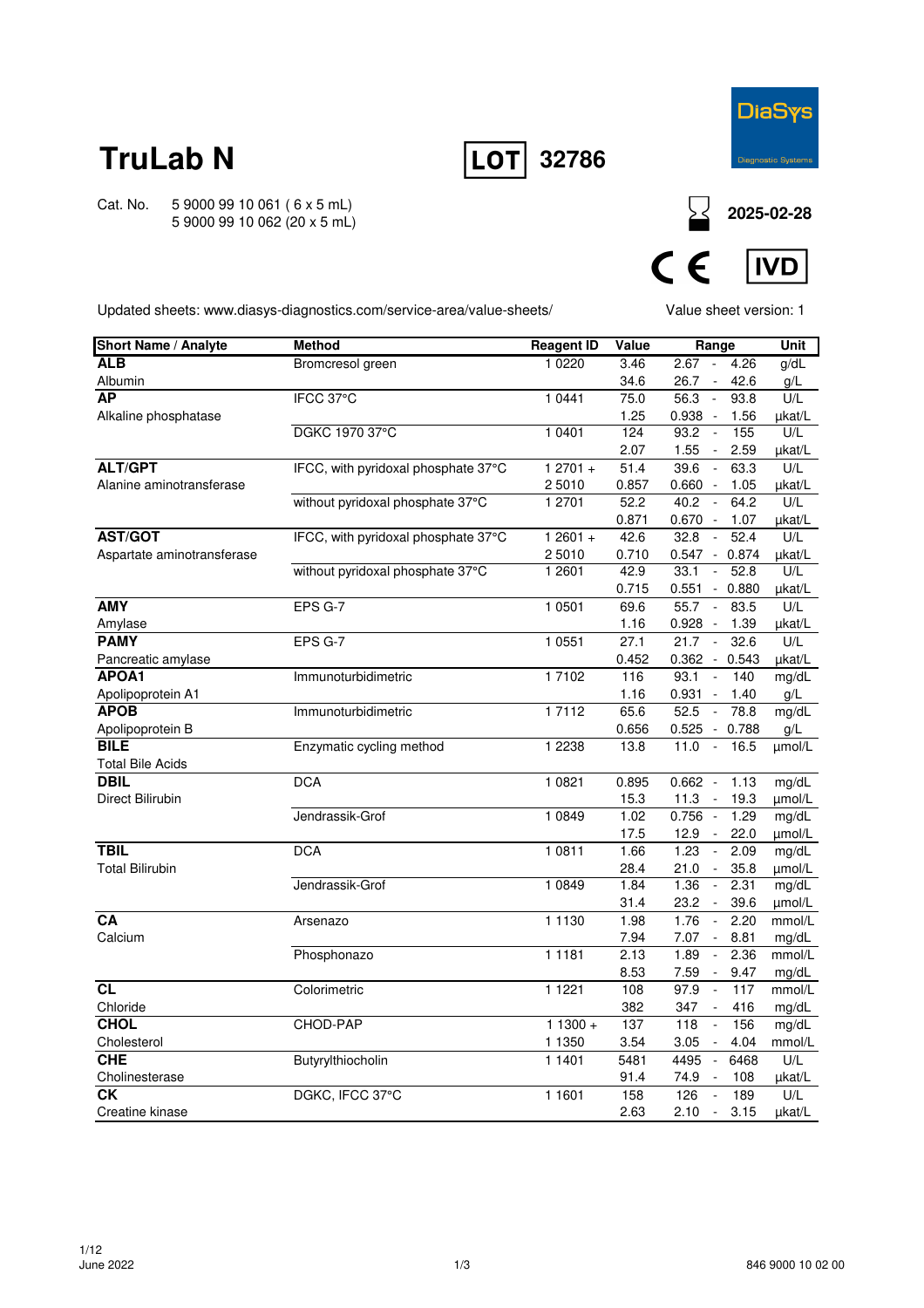

Cat. No. 5 9000 99 10 061 ( 6 x 5 mL) 5 9000 99 10 062 (20 x 5 mL) **32786**

**2025-02-28**

 $C \in$ **IVD** 

Updated sheets: www.diasys-diagnostics.com/service-area/value-sheets/

Value sheet version: 1

| <b>Short Name / Analyte</b> | <b>Method</b>                   | <b>Reagent ID</b> | Value | Range                               |         | Unit   |
|-----------------------------|---------------------------------|-------------------|-------|-------------------------------------|---------|--------|
| <b>CKMB</b>                 | mAK, Immunological method, 37°C | 1 1 6 4 1         | 35.7  | 28.6                                | $-42.9$ | U/L    |
| Creatine kinase             |                                 |                   | 0.596 | $0.477 - 0.715$                     |         | µkat/L |
| <b>CREA</b>                 | Jaffé, without compensation     | 1 1 7 1 1         | 1.36  | 1.06<br>$\overline{\phantom{a}}$    | 1.66    | mg/dL  |
| Creatinine                  |                                 |                   | 120   | 93.6<br>$\sim$                      | 146     | µmol/L |
|                             | Jaffé, with compensation        | 1 1711            | 1.24  | $0.969 -$                           | 1.52    | mg/dL  |
|                             |                                 |                   | 110   | 85.7<br>$\sim$                      | 134     | µmol/L |
|                             | <b>Enzymatic PAP</b>            | 1 1 7 5 9         | 1.21  | $0.946 -$                           | 1.48    | mg/dL  |
|                             |                                 |                   | 107   | 83.6<br>$\sim$                      | 131     | µmol/L |
| <b>GGT</b>                  | IFCC, DGKC 1994 37°C            | 1 2801            | 29.9  | 23.4<br>$\blacksquare$              | 36.5    | U/L    |
| y-Glutamyltransferase       |                                 |                   | 0.499 | $0.389 - 0.609$                     |         | µkat/L |
|                             | Szasz 37°C                      | 1 2 8 0 1         | 26.5  | 20.7<br>$\blacksquare$              | 32.3    | U/L    |
|                             |                                 |                   | 0.442 | $0.344 - 0.539$                     |         | µkat/L |
| <b>GLDH</b>                 | DGKC 1970 37°C                  | 1 2411            | 14.5  | 11.6<br>$\mathcal{L}_{\mathcal{A}}$ | 17.4    | U/L    |
| Glutamat dehydrogenase      |                                 |                   | 0.241 | $0.193 -$                           | 0.289   | µkat/L |
| <b>GLUC</b>                 | GOD-PAP                         | $12500 +$         | 99.8  | 83.8<br>$\sim$                      | 116     | mg/dL  |
| Glucose                     |                                 | 1 2550            | 5.54  | 4.65<br>$\sim$                      | 6.42    | mmol/L |
|                             | HK/G6P-DH                       | 1 2 5 1 1         | 97.5  | 81.9<br>$\overline{\phantom{a}}$    | 113     | mg/dL  |
|                             |                                 |                   | 5.41  | 4.55<br>$\sim$                      | 6.28    | mmol/L |
|                             | Gluc-DH                         | 1 2531            | 98.6  | 82.8<br>$\overline{\phantom{a}}$    | 114     | mg/dL  |
|                             |                                 |                   | 5.47  | 4.60<br>$\overline{\phantom{a}}$    | 6.35    | mmol/L |
| <b>HBDH</b>                 | DGKC 37°C                       | 1 3 2 0 1         | 126   | 101<br>$\mathbf{r}$                 | 152     | U/L    |
| α-Hydroxybutyrate dehydro.  |                                 |                   | 2.11  | 1.69<br>$\sim$                      | 2.53    | µkat/L |
| <b>HDLC</b>                 | Immunoinhibition                | 1 3521            | 40.4  | 34.7<br>$\sim$                      | 46.0    | mg/dL  |
| <b>HDL-Cholesterol</b>      |                                 |                   | 1.04  | $0.897 -$                           | 1.19    | mmol/L |
|                             | Direct, colorimetric            | 1 3 5 6 1         | 43.5  | 37.4<br>$\sim$                      | 49.6    | mg/dL  |
|                             |                                 |                   | 1.13  | $0.968 -$                           | 1.28    | mmol/L |
| <b>HBUT</b>                 | β-HBDH / Diaphorase 37°C        | 1 3701            | 0.309 | $0.247 -$                           | 0.371   | mmol/L |
| β-Hydroxybutyrate           |                                 |                   | 3.22  | 2.57<br>$\blacksquare$              | 3.86    | mg/dL  |
|                             | $\overline{\beta}$ -HBDH 37°C   | 1 3711            | 0.299 | 0.239<br>$\sim$                     | 0.358   | mmol/L |
|                             |                                 |                   | 3.11  | 2.49<br>$\sim$                      | 3.73    | mg/dL  |
| lgA                         | Immunoturbidimetric             | 17202             | 162   | 123<br>$\Box$                       | 200     | mg/dL  |
| Immunoglobulin A            |                                 |                   | 1.62  | 1.23<br>$\sim$                      | 2.00    | g/L    |
| <b>IgE</b>                  | Immunoturbidimetric             | 17239             | 65.8  | 52.7<br>$\sim$                      | 79.0    | IU/mL  |
| Immunoglobulin E            |                                 |                   | 158   | 126<br>$\overline{\phantom{a}}$     | 190     | ng/mL  |
| <b>IgG</b>                  | Immunoturbidimetric             | 17212             | 806   | 645                                 | 968     | mg/dL  |
| Immunoglobulin G            |                                 |                   | 8.06  | 6.45<br>$\overline{\phantom{a}}$    | 9.68    | g/L    |
| lgM                         | Immunoturbidimetric             | 17222             | 72.8  | 52.4<br>$\sim$                      | 93.2    | mg/dL  |
| Immunoglobulin M            |                                 |                   | 0.728 | $0.524 - 0.932$                     |         | g/L    |
| FE                          | Ferene                          | 1 1911            | 81.4  | 70.0 -                              | 92.8    | µg/dL  |
| Iron                        |                                 |                   | 14.6  | $12.5 - 16.6$                       |         | µmol/L |
| <b>LACT</b>                 | LDH UV                          | 1 4001            | 11.8  | 9.28                                | 14.2    | mg/dL  |
| Lactate                     |                                 |                   | 1.30  | 1.03<br>$\sim$                      | 1.58    | mmol/L |
| <b>LDH</b>                  | IFCC, DGKC 1994 37°C            | 1 4 2 1 1         | 147   | 121<br>$\blacksquare$               | 174     | U/L    |
| Lactate dehydrogenase       |                                 |                   | 2.46  | 2.01<br>$\blacksquare$              | 2.90    | µkat/L |
|                             | DGKC opt. 1970 37°C             | 1 4 2 0 1         | 241   | $\omega$<br>198                     | 285     | U/L    |
|                             |                                 |                   | 4.02  | 3.30<br>$\sim$                      | 4.74    | µkat/L |
|                             | IFCC, modified                  | 1 4 2 5 1         | 147   | 121<br>$\overline{\phantom{a}}$     | 174     | U/L    |
|                             |                                 |                   | 2.46  | 2.01<br>$\overline{\phantom{a}}$    | 2.90    | µkat/L |
|                             |                                 |                   |       |                                     |         |        |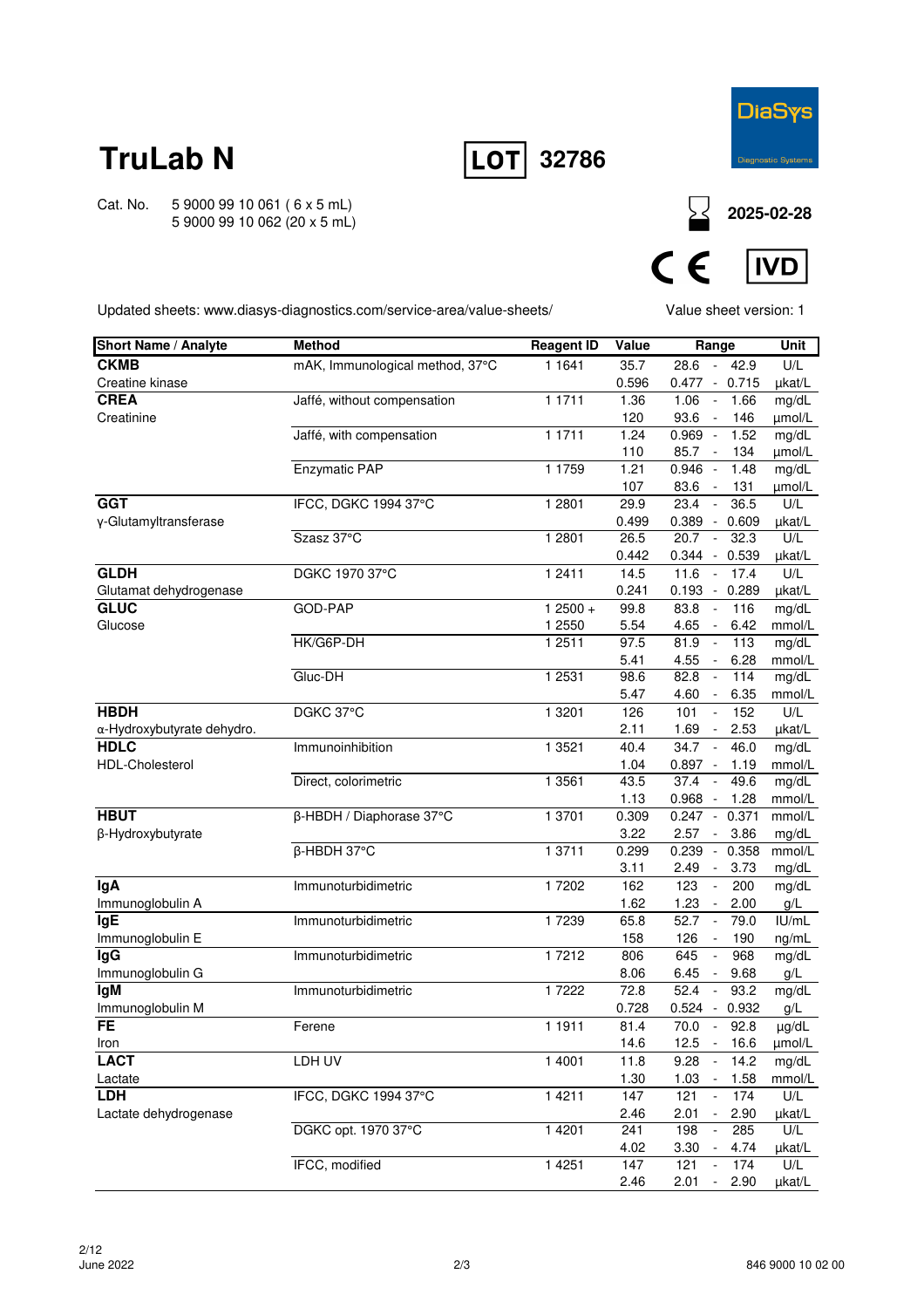





**2025-02-28**



Updated sheets: www.diasys-diagnostics.com/service-area/value-sheets/

Value sheet version: 1

| <b>Short Name / Analyte</b> | <b>Method</b>                   | <b>Reagent ID</b> | Value | Range                                       | Unit       |
|-----------------------------|---------------------------------|-------------------|-------|---------------------------------------------|------------|
| <b>LDLC</b>                 | Homogenous Select, TruCal Lipid | 1 4 1 2 1         | 73.7  | 63.4 - 84.0                                 | mg/dL      |
| LDL-Cholesterol             |                                 |                   | 1.91  | 1.64<br>2.17<br>$\sim$                      | mmol/L     |
|                             | Direct, colorimetric            | 1 4 1 3 1         | 70.4  | 60.5<br>80.2<br>$\sim$                      | mg/dL      |
|                             |                                 |                   | 1.82  | 1.57<br>$\sim$<br>2.07                      | mmol/L     |
| <b>LPS</b>                  | Colorimetric                    | 1 4 3 2 1         | 54.5  | 43.6<br>65.4<br>$\sim$                      | U/L        |
| Lipase                      |                                 |                   | 0.909 | $0.727 -$<br>1.09                           | µkat/L     |
| <b>MG</b>                   | Xylidyl blue                    | 14610             | 0.782 | $0.657 -$<br>0.907                          | mmol/L     |
| Magnesium                   |                                 |                   | 1.90  | 1.60<br>2.20<br>$\sim$                      | mg/dL      |
| <b>PL</b>                   | Enzymatic                       | 15741             | 162   | 129<br>194<br>$\omega$                      | mg/dL      |
| Phospholipids               |                                 |                   | 2.09  | 1.67<br>2.50<br>$\sim$                      | mmol/L     |
| PO <sub>3</sub>             | Molybdate UV, substrate start   | 15211             | 3.12  | 2.56<br>3.68<br>$\blacksquare$              | mg/dL      |
| Phosphorus                  |                                 |                   | 1.01  | $0.826 -$<br>1.19                           | mmol/L     |
|                             | Molybdate UV, sample start      | 15211             | 3.13  | 2.56<br>3.69<br>$\sim$                      | mg/dL      |
|                             |                                 |                   | 1.01  | $0.828 -$<br>1.19                           | mmol/L     |
| K                           | Enzymatic                       | 1 5 2 2 1         | 3.90  | 3.55<br>4.25<br>$\sim$                      | mmol/L     |
| Potassium                   |                                 |                   | 15.3  | 13.9<br>16.6<br>$\sim$                      | mg/dL      |
| <b>Na</b>                   | Enzymatic                       | 1 4808            | 127   | 134<br>119<br>$\blacksquare$                | mmol/L     |
| Sodium                      |                                 |                   | 291   | 273<br>308<br>$\blacksquare$                | mg/dL      |
| $\overline{TP}$             | Biuret, without sample blank    | 1 2 3 1 1         | 6.03  | 5.36<br>6.69<br>$\blacksquare$              | g/dL       |
| <b>Total Protein</b>        |                                 |                   | 60.3  | 53.6<br>66.9<br>$\sim$                      | g/L        |
|                             | Biuret, with sample blank       | 1 2 3 1 1         | 5.31  | 4.73<br>5.90<br>$\mathcal{L}$               | g/dL       |
|                             |                                 |                   | 53.1  | 47.3<br>59.0<br>$\sim$                      | g/L        |
| <b>TRF</b>                  | Immunoturbidimetric             | 17252             | 208   | 166<br>249<br>$\mathcal{L}_{\mathcal{A}}$   | mg/dL      |
| Transferrin                 |                                 |                   | 2.08  | 1.66<br>2.49<br>$\mathcal{L}_{\mathcal{A}}$ | g/L        |
| <b>TRIG</b>                 | GPO-PAP                         | 15760             | 88.3  | 72.4<br>104<br>$\sim$                       | mg/dL      |
| Triglycerides               |                                 | 15710             | 0.994 | $0.815 -$<br>1.17                           | mmol/L     |
| <b>UIBC</b>                 | Ferene                          | 1 1 9 2 1         | 252   | 202<br>303<br>$\blacksquare$                | $\mu$ g/dL |
| Unsat. Iron Binding Cap.    |                                 |                   | 45.2  | 36.1<br>54.2<br>$\blacksquare$              | µmol/L     |
| <b>UREA</b>                 | Urease UV                       | 1 3 1 0 1         | 35.2  | 27.5<br>42.9<br>$\mathcal{L}_{\mathcal{A}}$ | mg/dL      |
| Urea                        |                                 |                   | 5.86  | 4.57<br>7.15<br>$\sim$                      | mmol/L     |
|                             | Colorimetric, Berthelot         | 1 3 1 1 5         | 34.5  | 26.9<br>42.1<br>$\Box$                      | mg/dL      |
|                             |                                 |                   | 5.74  | 4.48<br>7.00<br>$\blacksquare$              | mmol/L     |
| <b>UA</b>                   | <b>TBHBA</b>                    | 1 3021            | 4.64  | 5.29<br>3.99<br>$\sim$                      | mg/dL      |
| Uric Acid                   |                                 |                   | 276   | 238<br>315<br>$\blacksquare$                | µmol/L     |
|                             | <b>TOOS</b>                     | 1 3001            | 4.71  | 5.37<br>4.05<br>$\sim$                      | mg/dL      |
|                             |                                 |                   | 280   | 241<br>320<br>$\omega$                      | µmol/L     |



DiaSys Diagnostic Systems GmbH Alte Strasse 9 65558 Holzheim Germany www.diasys-diagnostics.com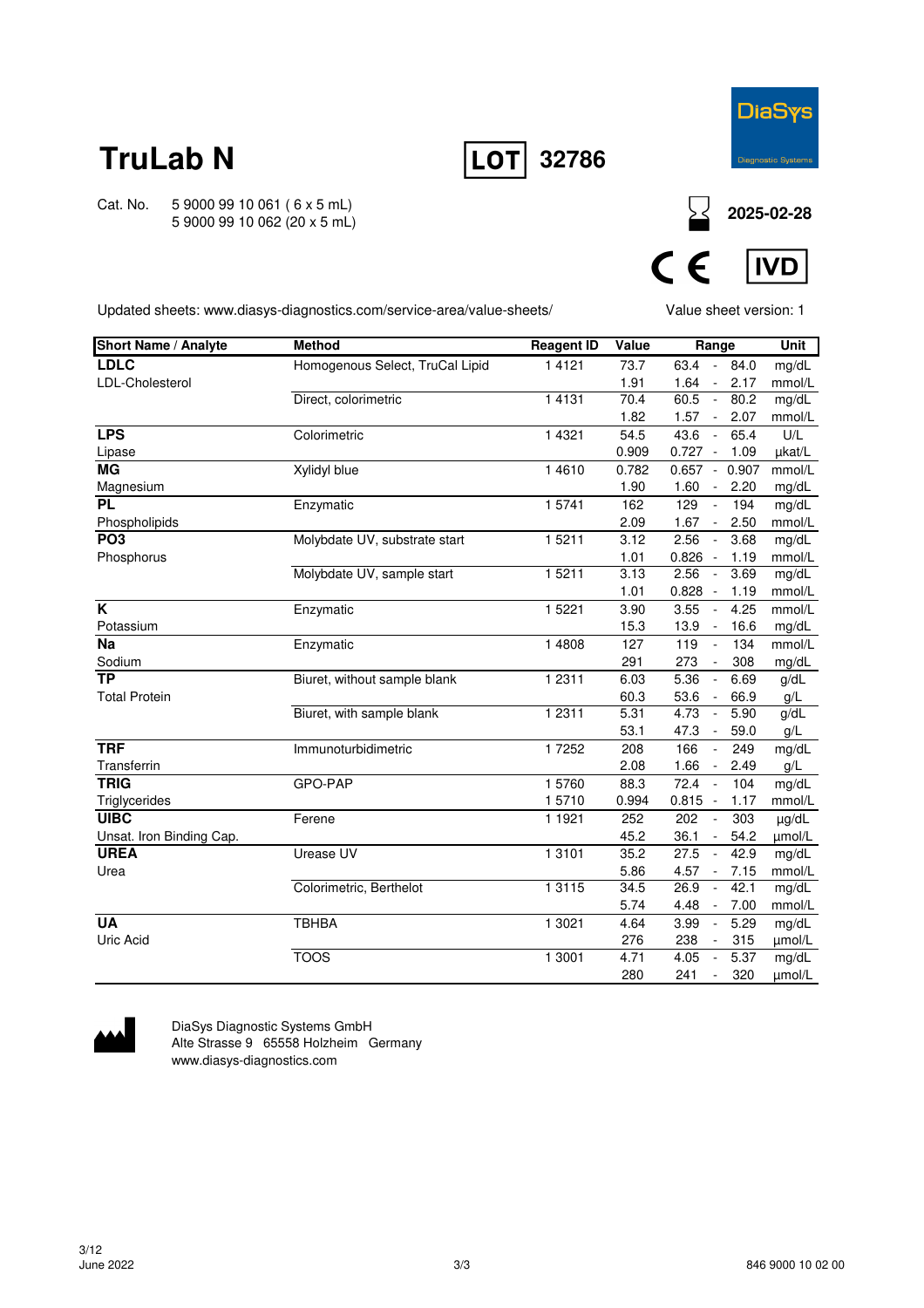





Updated sheets: www.diasys-diagnostics.com/service-area/value-sheets/ Value sheet version: 1

**2025-02-28**



| <b>Short Name / Analyte</b> | <b>Method</b> | <b>Reagent ID</b> | Value | Range |                 |      | Unit   |
|-----------------------------|---------------|-------------------|-------|-------|-----------------|------|--------|
| <b>GLUC</b>                 | Amperometric  | Biosensor         | 101   | 84.6  | $\sim$          | 117  | mg/dL  |
| Glucose                     |               |                   | 5.59  | 4.69  | $\sim$ 10 $\pm$ | 6.48 | mmol/L |
| <b>LACT</b>                 | Amperometric  | Biosensor         | 12.5  | 9.91  | $-15.2$         |      | mg/dL  |
| Lactate                     |               |                   | 1.39  | 1.10  | $\sim$          | 1.68 | mmol/L |



DiaSys Diagnostic Systems GmbH Alte Strasse 9 65558 Holzheim Germany www.diasys-diagnostics.com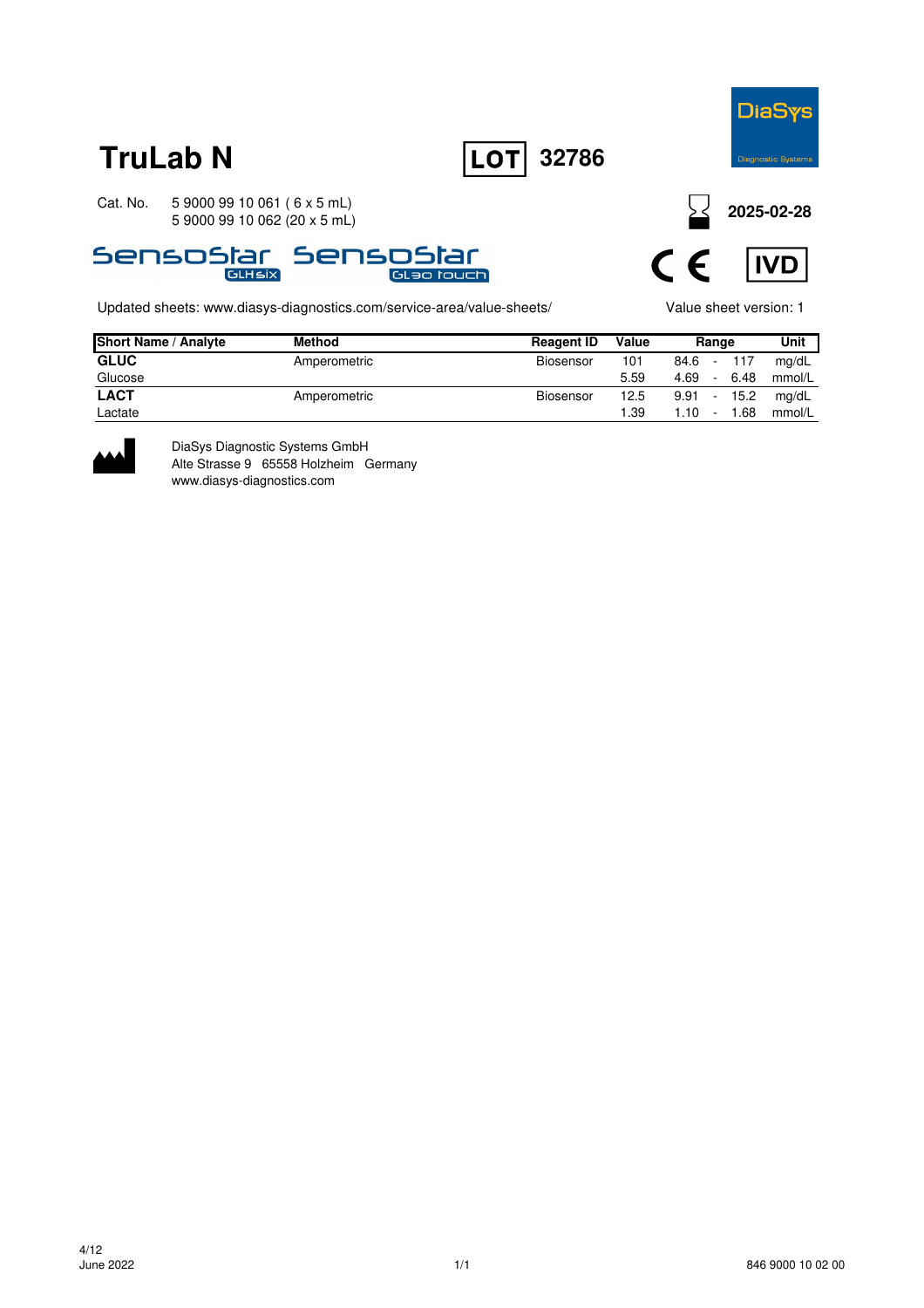



Cat. No. 5 9000 99 10 061 ( 6 x 5 mL) 5 9000 99 10 062 (20 x 5 mL)

### **respons®910**



| <b>Short Name / Analyte</b>            | <b>Method</b>                       | <b>Reagent ID</b> | Value | Range                                     | Unit   |
|----------------------------------------|-------------------------------------|-------------------|-------|-------------------------------------------|--------|
| <b>ALB</b>                             | Bromcresol green                    | 1 0 2 2 0         | 3.46  | $\sim$<br>2.67<br>4.26                    | g/dL   |
| Albumin                                |                                     |                   | 34.6  | 26.7 - 42.6                               | g/L    |
| АP                                     | IFCC 37°C                           | 1 0 4 4 1         | 75.0  | 56.3<br>93.8<br>$\sim$                    | U/L    |
| Alkaline phosphatase                   |                                     |                   | 1.25  | $0.938 -$<br>1.56                         | µkat/L |
| <b>ALT/GPT</b>                         | IFCC, with pyridoxal phosphate 37°C | $12701 +$         | 51.4  | 39.6<br>$\sim$<br>63.3                    | U/L    |
| Alanine aminotransferase               |                                     | 2 5010            | 0.857 | $0.660 -$<br>1.05                         | µkat/L |
|                                        | without pyridoxal phosphate 37°C    | 1 2701            | 52.2  | 40.2<br>64.2<br>$\overline{\phantom{a}}$  | U/L    |
|                                        |                                     |                   | 0.871 | $0.670 -$<br>1.07                         | µkat/L |
| <b>AST/GOT</b>                         | IFCC, with pyridoxal phosphate 37°C | $12601 +$         | 42.6  | 32.8<br>52.4<br>$\overline{\phantom{a}}$  | U/L    |
| Aspartate aminotransferase             |                                     | 2 5010            | 0.710 | $0.547 - 0.874$                           | µkat/L |
|                                        | without pyridoxal phosphate 37°C    | 1 2601            | 42.9  | $\sim$<br>52.8<br>33.1                    | U/L    |
|                                        |                                     |                   | 0.715 | $0.551 - 0.880$                           | µkat/L |
| <b>AMY</b>                             | EPS G-7                             | 1 0501            | 69.6  | 83.5<br>55.7<br>$\sim$                    | U/L    |
| Amylase                                |                                     |                   | 1.16  | 0.928<br>$\overline{\phantom{a}}$<br>1.39 | µkat/L |
| <b>PAMY</b>                            | EPS G-7                             | 1 0 5 5 1         | 27.1  | 32.6<br>21.7<br>$\overline{\phantom{a}}$  | U/L    |
| Pancreatic amylase                     |                                     |                   | 0.452 | $0.362 - 0.543$                           | µkat/L |
| APOA1                                  | Immunoturbidimetric                 | 1 7102            | 116   | 93.1<br>$\overline{\phantom{a}}$<br>140   | mg/dL  |
| Apolipoprotein A1                      |                                     |                   | 1.16  | $0.931 -$<br>1.40                         | g/L    |
| <b>APOB</b>                            | Immunoturbidimetric                 | 17112             | 65.6  | 52.5<br>$\overline{\phantom{a}}$<br>78.8  | mg/dL  |
| Apolipoprotein B<br><b>BILE</b>        |                                     | 1 2 2 3 8         | 0.656 | $0.525 -$<br>0.788<br>11.0<br>$\sim$      | g/L    |
|                                        | Enzymatic cycling method            |                   | 13.8  | 16.5                                      | µmol/L |
| <b>Total Bile Acids</b><br><b>DBIL</b> | <b>DCA</b>                          | 1 0 8 2 1         | 0.895 | $0.662 -$<br>1.13                         | mg/dL  |
| Direct Bilirubin                       |                                     |                   | 15.3  | 11.3<br>19.3<br>$\overline{\phantom{a}}$  | µmol/L |
| <b>TBIL</b>                            | <b>DCA</b>                          | 1 0811            | 1.66  | 1.23<br>2.09<br>$\Box$                    | mg/dL  |
| <b>Total Bilirubin</b>                 |                                     |                   | 28.4  | 21.0<br>35.8<br>$\sim$                    | µmol/L |
| CA                                     | Phosphonazo                         | 1 1 1 8 1         | 2.13  | $\sim$<br>2.36<br>1.89                    | mmol/L |
| Calcium                                |                                     |                   | 8.53  | 7.59<br>$\sim$<br>9.47                    | mg/dL  |
| СL                                     | Colorimetric                        | 1 1 2 2 1         | 108   | 97.9<br>$\overline{\phantom{a}}$<br>117   | mmol/L |
| Chloride                               |                                     |                   | 382   | 347<br>416                                | mg/dL  |
| <b>CHOL</b>                            | CHOD-PAP                            | 1 1300            | 137   | 118<br>$\mathbb{L}$<br>156                | mg/dL  |
| Cholesterol                            |                                     |                   | 3.54  | 3.05<br>4.04<br>$\sim$                    | mmol/L |
| <b>CHE</b>                             | Butyrylthiocholin                   | 1 1401            | 5481  | 4495<br>6468<br>$\overline{\phantom{a}}$  | U/L    |
| Cholinesterase                         |                                     |                   | 91.4  | 74.9<br>$\sim$<br>108                     | µkat/L |
| СK                                     | DGKC, IFCC 37°C                     | 1 1601            | 158   | 126<br>189<br>$\Box$                      | U/L    |
| Creatine kinase                        |                                     |                   | 2.63  | 2.10<br>3.15<br>$\blacksquare$            | µkat/L |
| <b>CKMB</b>                            | mAK, Immunological method, 37°C     | 1 1 6 4 1         | 35.7  | 42.9<br>28.6<br>$\overline{\phantom{a}}$  | U/L    |
| Creatine kinase                        |                                     |                   | 0.596 | $0.477 - 0.715$                           | µkat/L |
| <b>CREA</b>                            | Jaffé, without compensation         | 1 1711            | 1.36  | 1.06<br>$\overline{\phantom{a}}$<br>1.66  | mg/dL  |
| Creatinine                             |                                     |                   | 120   | 93.6<br>146                               | µmol/L |
|                                        | Jaffé, with compensation            | 1 1711            | 1.24  | $0.969 -$<br>1.52                         | mg/dL  |
|                                        |                                     |                   | 110   | 85.7 -<br>134                             | µmol/L |
|                                        | Enzymatic PAP                       | 1 1759            | 1.21  | 0.946<br>1.48                             | mg/dL  |
|                                        |                                     |                   | 107   | 83.6 - 131                                | µmol/L |
| <b>GGT</b>                             | IFCC, DGKC 1994 37°C                | 1 2 8 0 1         | 29.9  | 36.5<br>23.4                              | U/L    |
| γ-Glutamyltransferase                  |                                     |                   | 0.499 | $0.389 - 0.609$                           | µkat/L |
| <b>GLUC</b>                            | GOD-PAP                             | 1 2500            | 99.8  | $\mathbb{Z}^2$<br>83.8<br>116             | mg/dL  |
| Glucose                                |                                     |                   | 5.54  | $4.65 - 6.42$                             | mmol/L |
|                                        | HK/G6P-DH                           | 1 2 5 1 1         | 97.5  | 81.9<br>113<br>$\overline{\phantom{a}}$   | mg/dL  |
|                                        |                                     |                   | 5.41  | 4.55<br>6.28<br>$\sim$                    | mmol/L |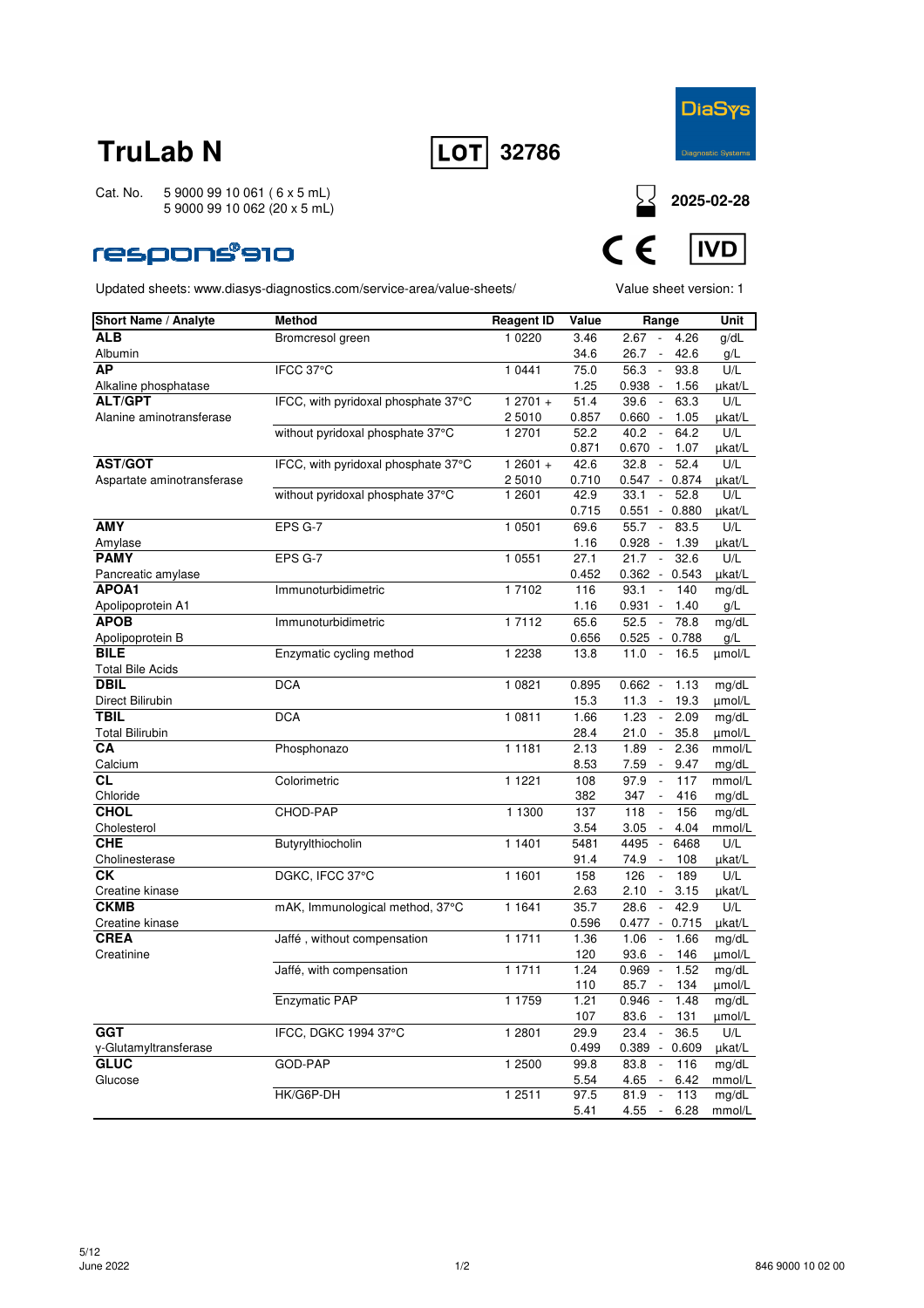



Cat. No. 5 9000 99 10 061 ( 6 x 5 mL) 5 9000 99 10 062 (20 x 5 mL)

### respons®910

Updated sheets: www.diasys-diagnostics.com/service-area/value-sheets/ Value sheet version: 1



| Short Name / Analyte     | <b>Method</b>                   | <b>Reagent ID</b> | Value        | Range                                                   | Unit          |
|--------------------------|---------------------------------|-------------------|--------------|---------------------------------------------------------|---------------|
| <b>HDLC</b>              | Immunoinhibition                | 1 3521            | 40.4         | $34.7 -$<br>46.0                                        | mg/dL         |
| <b>HDL-Cholesterol</b>   |                                 |                   | 1.04         | $0.897 -$<br>1.19                                       | mmol/L        |
|                          | Direct, colorimetric            | 1 3561            | 43.5         | 49.6<br>37.4<br>$\Box$                                  | mg/dL         |
|                          |                                 |                   | 1.13         | $0.968 -$<br>1.28                                       | mmol/L        |
| <b>HBUT</b>              | β-HBDH 37°C                     | 1 3711            | 0.299        | $0.239 - 0.358$                                         | mmol/L        |
| β-Hydroxybutyrate        |                                 |                   | 3.11         | 2.49<br>3.73<br>$\sim$                                  | mg/dL         |
| lgA                      | Immunoturbidimetric             | 17202             | 162          | 123<br>$\mathbb{L}$<br>200                              | mg/dL         |
| Immunoglobulin A         |                                 |                   | 1.62         | 1.23<br>2.00<br>$\overline{\phantom{a}}$                | g/L           |
| <b>IgE</b>               | Immunoturbidimetric             | 17239             | 65.8         | $\overline{\phantom{a}}$<br>52.7<br>79.0                | IUI/mL        |
| Immunoglobulin E         |                                 |                   | 158          | 126<br>190                                              | ng/mL         |
| lgG                      | Immunoturbidimetric             | 1 7212            | 806          | 645<br>968<br>$\overline{\phantom{a}}$                  | mg/dL         |
| Immunoglobulin G         |                                 |                   | 8.06         | 6.45<br>9.68                                            | g/L           |
| lgM                      | Immunoturbidimetric             | 1 7222            | 72.8         | 52.4<br>93.2<br>$\overline{\phantom{a}}$                | mg/dL         |
| Immunoglobulin M         |                                 |                   | 0.728        | 0.524<br>0.932<br>$\sim$                                | g/L           |
| <b>FE</b>                | Ferene                          | 1 1911            | 81.4         | 70.0<br>92.8<br>$\overline{\phantom{a}}$                | µg/dL         |
| Iron                     |                                 |                   | 14.6         | 12.5<br>$\overline{\phantom{a}}$<br>16.6                | umol/L        |
| <b>LACT</b>              | LDH UV                          | 1 4001            | 11.8         | 9.28<br>14.2<br>$\overline{\phantom{a}}$                | mg/dL         |
| Lactate                  |                                 |                   | 1.30         | 1.03<br>1.58<br>$\sim$                                  | mmol/L        |
| <b>LDH</b>               | IFCC, DGKC 1994 37°C            | 14211             | 147          | 174<br>121<br>$\overline{\phantom{a}}$                  | U/L           |
| Lactate dehydrogenase    |                                 |                   | 2.46         | 2.01<br>2.90<br>$\overline{\phantom{a}}$                | µkat/L        |
|                          | IFCC, modified                  | 1 4 2 5 1         | 147          | 121<br>174<br>$\overline{\phantom{a}}$                  | U/L           |
|                          |                                 |                   | 2.46         | 2.01<br>$\sim$<br>2.90                                  | µkat/L        |
| <b>LDLC</b>              | Homogenous Select, TruCal Lipid | 1 4 1 2 1         | 73.7         | 63.4<br>84.0<br>$\mathcal{L}_{\mathcal{A}}$             | mg/dL         |
| LDL-Cholesterol          |                                 |                   | 1.91         | $1.64 -$<br>2.17                                        | mmol/L        |
|                          | Direct, colorimetric            | 1 4 1 3 1         | 70.4         | 60.5<br>80.2<br>$\mathcal{A}$                           | mg/dL         |
| <b>LPS</b>               | Colorimetric                    | 1 4 3 2 1         | 1.82<br>54.5 | 1.57<br>$\sim$<br>2.07<br>43.6<br>$\mathcal{L}$<br>65.4 | mmol/L<br>U/L |
| Lipase                   |                                 |                   | 0.909        | $0.727 -$<br>1.09                                       | µkat/L        |
| <b>MG</b>                | Xylidyl blue                    | 1 4 6 1 0         | 0.782        | $0.657 - 0.907$                                         | mmol/L        |
| Magnesium                |                                 |                   | 1.90         | 1.60<br>2.20<br>$\overline{\phantom{a}}$                | mg/dL         |
| <b>PL</b>                | Enzymatic                       | 1 5741            | 162          | $\Box$<br>129<br>194                                    | mg/dL         |
| Phospholipids            |                                 |                   | 2.09         | 1.67<br>2.50                                            | mmol/L        |
| PO <sub>3</sub>          | Molybdate UV                    | 1 5 2 1 1         | 3.12         | 2.56<br>$\Box$<br>3.68                                  | mg/dL         |
| Phosphorus               |                                 |                   | 1.01         | 0.826<br>1.19<br>$\sim$                                 | mmol/L        |
| K                        | Enzymatic                       | 1 5 2 2 1         | 3.90         | 4.25<br>3.55<br>$\Box$                                  | mmol/L        |
| Potassium                |                                 |                   | 15.3         | 13.9<br>16.6<br>$\overline{\phantom{a}}$                | mg/dL         |
| Na                       | Enzymatic                       | 1 4808            | 127          | 119<br>134<br>$\overline{\phantom{a}}$                  | mmol/L        |
| Sodium                   |                                 |                   | 291          | 273<br>308<br>$\overline{\phantom{a}}$                  | mg/dL         |
| <b>TP</b>                | Biuret, with sample blank       | 1 2 3 1 1         | 5.31         | 4.73<br>$\mathcal{L}_{\mathcal{A}}$<br>5.90             | g/dL          |
| <b>Total Protein</b>     |                                 |                   | 53.1         | 47.3<br>59.0<br>$\overline{\phantom{a}}$                | g/L           |
| <b>TRF</b>               | Immunoturbidimetric             | 17252             | 208          | 166<br>249<br>$\overline{\phantom{a}}$                  | mg/dL         |
| Transferrin              |                                 |                   | 2.08         | 1.66<br>2.49<br>$\sim$                                  | g/L           |
| <b>TRIG</b>              | GPO-PAP                         | 15710             | 88.3         | 72.4<br>104<br>$\overline{\phantom{a}}$                 | mg/dL         |
| Triglycerides            |                                 |                   | 0.994        | $0.815 -$<br>1.17                                       | mmol/L        |
| <b>UIBC</b>              | Ferene                          | 1 1921            | 252          | 202<br>303<br>$\overline{\phantom{a}}$                  | $\mu$ g/dL    |
| Unsat. Iron Binding Cap. |                                 |                   | 45.2         | 36.1<br>54.2<br>$\sim$                                  | $\mu$ mol/L   |
| <b>UREA</b>              | Urease UV                       | 1 3 1 0 1         | 35.2         | 42.9<br>27.5<br>$\blacksquare$                          | mg/dL         |
| Urea                     |                                 |                   | 5.86         | $4.57 -$<br>7.15                                        | mmol/L        |
| UA                       | <b>TOOS</b>                     | 1 3001            | 4.71         | 4.05<br>5.37<br>$\mathcal{L}_{\mathcal{A}}$             | mg/dL         |
| Uric Acid                |                                 |                   | 280          | 241<br>320<br>$\overline{\phantom{a}}$                  | µmol/L        |



DiaSys Diagnostic Systems GmbH

Alte Strasse 9 65558 Holzheim Germany

www.diasys-diagnostics.com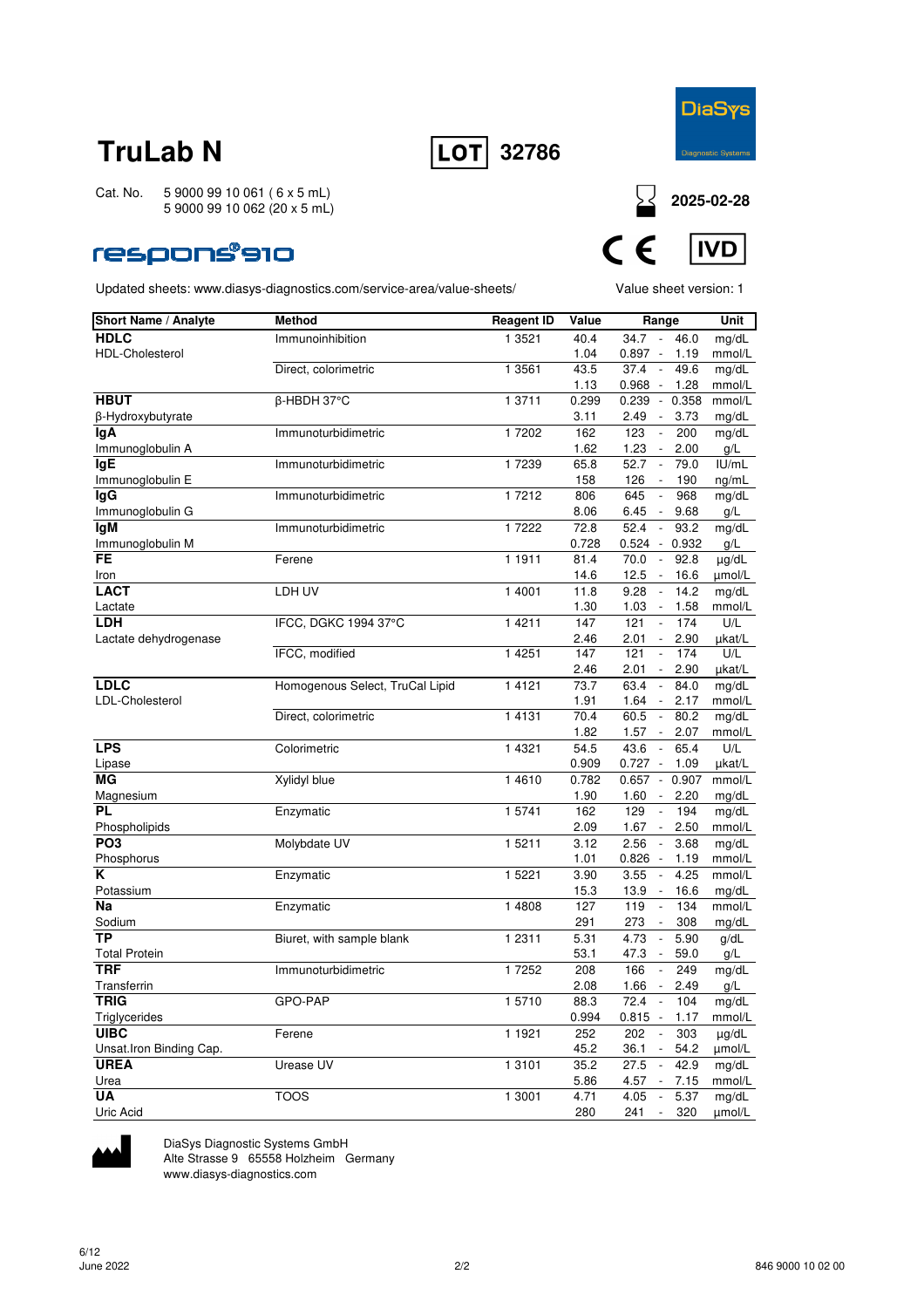



### **respons®s20**



| <b>Short Name / Analyte</b> | <b>Method</b>                       | <b>Reagent ID</b>   | Value | Range                                                               | <b>1 SD</b> | <b>Unit</b>     |
|-----------------------------|-------------------------------------|---------------------|-------|---------------------------------------------------------------------|-------------|-----------------|
| <b>ALB</b>                  | Bromcresol green                    | 1 0 2 2 0           | 3.46  | 2.67<br>4.26<br>$\sim$                                              | 0.266       | g/dL            |
| Albumin                     |                                     |                     | 34.6  | 26.7<br>42.6<br>$\overline{\phantom{a}}$                            | 2.66        | g/L             |
| <b>AP</b>                   | IFCC 37°C                           | 1 0 4 4 1           | 75.0  | 56.3<br>93.8<br>$\Box$                                              | 6.25        | U/L             |
| Alkaline phosphatase        |                                     |                     | 1.25  | $0.938 -$<br>1.56                                                   | 0.104       | µkat/L          |
| <b>ALT/GPT</b>              | IFCC, with pyridoxal phosphate 37°C | $12701 +$           | 51.4  | 39.6<br>63.3<br>$\overline{\phantom{a}}$                            | 3.94        | U/L             |
| Alanine aminotransferase    |                                     | 2 5010              | 0.857 | $0.660 -$<br>1.05                                                   | 0.066       | µkat/L          |
|                             | without pyridoxal phosphate 37°C    | 1 2701              | 52.2  | 40.2<br>64.2                                                        | 4.00        | U/L             |
|                             |                                     |                     | 0.871 | $0.670 -$<br>1.07                                                   | 0.067       | µkat/L          |
| <b>AST/GOT</b>              | IFCC, with pyridoxal phosphate 37°C | $12601 +$           | 42.6  | 52.4<br>32.8<br>$\sim$                                              | 3.27        | U/L             |
| Aspartate aminotransferase  |                                     | 2 5010              | 0.710 | $0.547 - 0.874$                                                     | 0.054       | µkat/L          |
|                             | without pyridoxal phosphate 37°C    | 1 2601              | 42.9  | 52.8<br>33.1<br>$\overline{\phantom{a}}$                            | 3.29        | U/L             |
|                             |                                     |                     | 0.715 | 0.551<br>$-0.880$                                                   | 0.055       | µkat/L          |
| <b>AMY</b>                  | EPS G-7                             | 1 0501              | 69.6  | 55.7<br>83.5<br>$\overline{\phantom{a}}$                            | 4.64        | U/L             |
| Amylase                     |                                     |                     | 1.16  | 0.928<br>1.39<br>$\overline{\phantom{a}}$                           | 0.077       | µkat/L          |
| <b>PAMY</b>                 | EPS G-7                             | 1 0 5 5 1           | 27.1  | 21.7<br>32.6<br>$\sim$                                              | 1.81        | U/L             |
| Pancreatic amylase          |                                     |                     | 0.452 | $0.362 - 0.543$                                                     | 0.030       | µkat/L          |
| <b>APOA1</b>                | Immunoturbidimetric                 | 17102               | 116   | 93.1<br>140<br>$\overline{\phantom{a}}$                             | 7.76        | mg/dL           |
| Apolipoprotein A1           |                                     |                     | 1.16  | 0.931<br>1.40<br>$\overline{\phantom{a}}$                           | 0.078       | g/L             |
| <b>APOB</b>                 | Immunoturbidimetric                 | 1 7 1 1 2           | 65.6  | 52.5<br>78.8<br>$\overline{\phantom{a}}$                            | 4.38        | mg/dL           |
| Apolipoprotein B            |                                     |                     | 0.656 | $0.525 - 0.788$                                                     | 0.044       | g/L             |
| <b>DBIL</b>                 | <b>DCA</b>                          | 1 0 8 2 1           | 0.895 | $0.662 -$<br>1.13                                                   | 0.078       | mg/dL           |
| Direct Bilirubin            |                                     |                     | 15.3  | 19.3<br>11.3<br>$\overline{\phantom{a}}$                            | 1.33        | µmol/L          |
| <b>TBIL</b>                 | <b>DCA</b>                          | 1 0811              | 1.66  | 1.23<br>2.09<br>$\overline{\phantom{a}}$                            | 0.144       | mg/dL           |
| <b>Total Bilirubin</b>      |                                     |                     | 28.4  | 35.8<br>21.0<br>$\overline{\phantom{a}}$                            | 2.46        | umol/L          |
| CA                          | Phosphonazo                         | $\overline{1}$ 1181 | 2.13  | 1.89<br>2.36<br>$\overline{\phantom{a}}$                            | 0.078       | mmol/L          |
| Calcium                     |                                     |                     | 8.53  | 7.59<br>9.47<br>$\overline{\phantom{a}}$                            | 0.313       | mg/dL           |
| СL                          | Colorimetric                        | 1 1 2 2 1           | 108   | 97.9<br>117<br>$\overline{\phantom{a}}$<br>$\overline{\phantom{a}}$ | 3.23        | mmol/L          |
| Chloride                    |                                     |                     | 382   | 347<br>416                                                          | 11.4        | mg/dL           |
|                             | Direct ISE                          | 960405              |       |                                                                     |             | mmol/L<br>mg/dL |
| <b>CHOL</b>                 | CHOD-PAP                            | 1 1300              | 137   | 118<br>156<br>$\overline{\phantom{a}}$                              | 6.39        | mg/dL           |
| Cholesterol                 |                                     |                     | 3.54  | 3.05<br>$\overline{\phantom{a}}$<br>4.04                            | 0.165       | mmol/L          |
| <b>CHE</b>                  | Butyrylthiocholin                   | 1 1401              | 5481  | 4495<br>6468<br>$\overline{\phantom{a}}$                            | 329         | U/L             |
| Cholinesterase              |                                     |                     | 91.4  | 74.9<br>108<br>$\overline{\phantom{a}}$                             | 5.48        | µkat/L          |
| СK                          | DGKC, IFCC 37°C                     | 1 1 6 0 1           | 158   | 126<br>$\mathbb{L}$<br>189                                          | 10.5        | U/L             |
| Creatine kinase             |                                     |                     | 2.63  | 2.10<br>3.15<br>$\sim$                                              | 0.175       | µkat/L          |
| <b>CKMB</b>                 | mAK, Immunological method, 37°C     | 1 1 6 4 1           | 35.7  | 28.6<br>42.9<br>$\overline{\phantom{a}}$                            | 2.38        | U/L             |
| Creatine kinase             |                                     |                     | 0.596 | $0.477 - 0.715$                                                     | 0.040       | µkat/L          |
| <b>CREA</b>                 | Jaffé, without compensation         | 1 1711              | 1.36  | 1.06<br>1.66<br>$\overline{\phantom{a}}$                            | 0.100       | mg/dL           |
| Creatinine                  |                                     |                     | 120   | 93.6<br>146<br>$\overline{\phantom{a}}$                             | 8.80        | µmol/L          |
|                             | Jaffé, with compensation            | 1 1711              | 1.24  | 1.52<br>0.969<br>$\overline{\phantom{a}}$                           | 0.091       | mg/dL           |
|                             |                                     |                     | 110   | 85.7<br>134<br>$\sim$                                               | 8.06        | µmol/L          |
|                             | Enzymatic PAP                       | 1 1759              | 1.21  | $0.946 -$<br>1.48                                                   | 0.089       | mg/dL           |
|                             |                                     |                     | 107   | 83.6<br>131<br>$\sim$                                               | 7.86        | umol/L          |
| <b>GGT</b>                  | IFCC, DGKC 1994 37°C                | 1 2801              | 29.9  | $\sim$<br>36.5<br>23.4                                              | 2.20        | U/L             |
| y-Glutamyltransferase       |                                     |                     | 0.499 | $0.389 - 0.609$                                                     | 0.037       | µkat/L          |
| <b>GLUC</b>                 | GOD-PAP                             | 1 2500              | 99.8  | 83.8<br>116<br>$\overline{\phantom{a}}$                             | 5.32        | mg/dL           |
| Glucose                     |                                     |                     | 5.54  | 4.65<br>$\sim$<br>6.42                                              | 0.295       | mmol/L          |
|                             | HK/G6P-DH                           | 1 2511              | 97.5  | 81.9<br>113<br>$\overline{\phantom{a}}$                             | 5.20        | mg/dL           |
|                             |                                     |                     | 5.41  | 6.28<br>4.55                                                        | 0.289       | mmol/L          |
| <b>HDLC</b>                 | Immunoinhibition                    | 1 3521              | 40.4  | $34.7 -$<br>46.0                                                    | 1.88        | mg/dL           |
| <b>HDL-Cholesterol</b>      |                                     |                     | 1.04  | $0.897 -$<br>1.19                                                   | 0.049       | mmol/L          |
|                             | Direct, colorimetric                | 1 3561              | 43.5  | $37.4 -$<br>49.6                                                    | 2.03        | mg/dL           |
|                             |                                     |                     | 1.13  | 0.968 -<br>1.28                                                     | 0.053       | mmol/L          |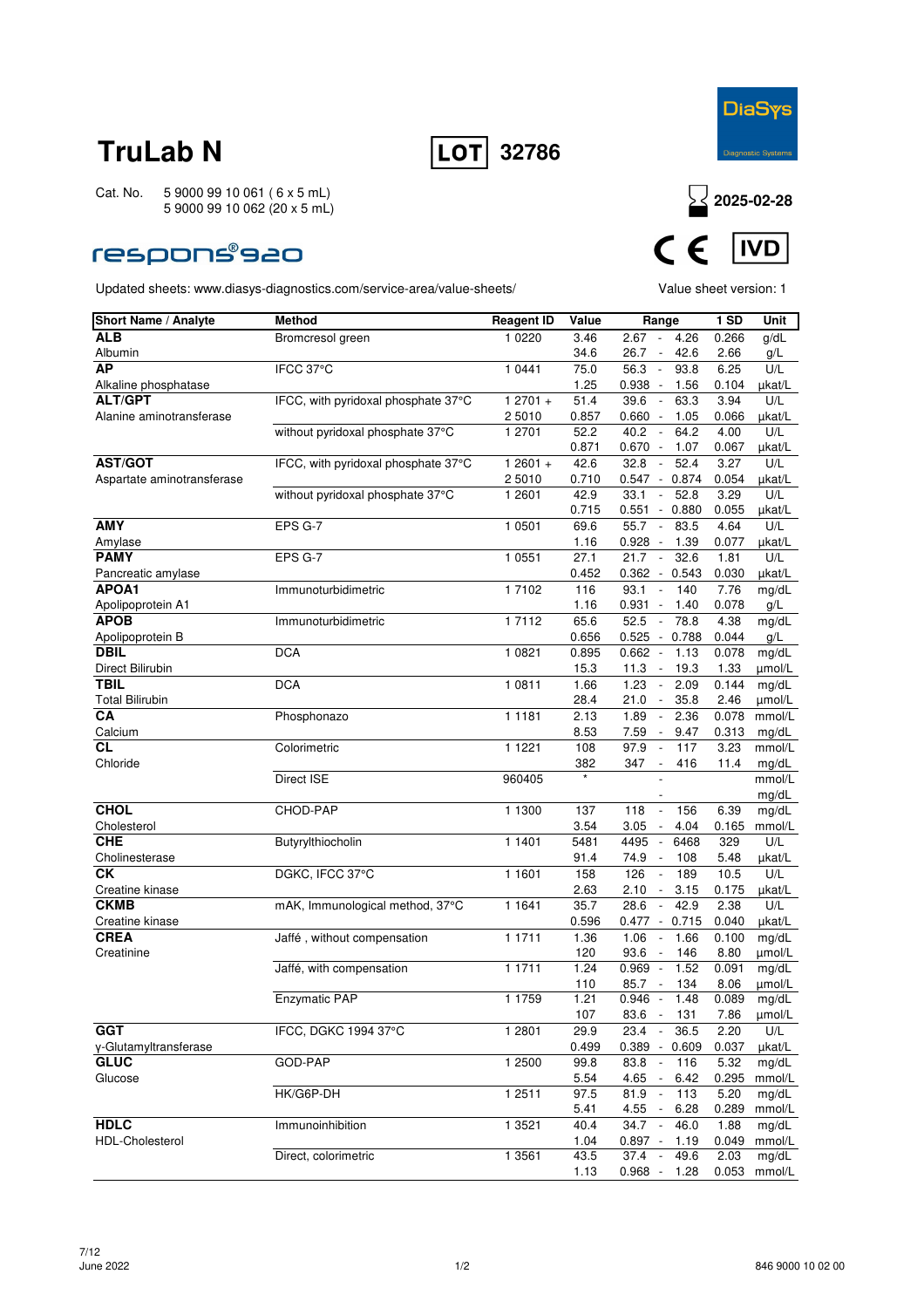



### **respons®s20**

Updated sheets: www.diasys-diagnostics.com/service-area/value-sheets/ Value sheet version: 1



| Short Name / Analyte    | Method                          | <b>Reagent ID</b> | Value        | Range                                                                | 1 SD           | Unit            |
|-------------------------|---------------------------------|-------------------|--------------|----------------------------------------------------------------------|----------------|-----------------|
| <b>HBUT</b>             | β-HBDH 37°C                     | 1 3711            | 0.299        | $0.239 - 0.358$                                                      | 0.020          | mmol/L          |
| β-Hydroxybutyrate       |                                 |                   | 3.11         | 3.73<br>2.49<br>$\overline{\phantom{a}}$                             | 0.207          | mg/dL           |
| lgA                     | Immunoturbidimetric             | 17202             | 162          | 123<br>$\overline{\phantom{a}}$<br>200                               | 12.9           | mg/dL           |
| Immunoglobulin A        |                                 |                   | 1.62         | 1.23<br>2.00<br>$\sim$                                               | 0.129          | g/L             |
| <b>IgE</b>              | Immunoturbidimetric             | 1 7239            | 65.8         | 52.7<br>79.0<br>$\overline{\phantom{a}}$                             | 4.39           | IU/mL           |
| Immunoglobulin E        |                                 |                   | 158          | 126<br>190<br>$\overline{\phantom{a}}$                               | 10.5           | ng/mL           |
| <b>IgG</b>              | Immunoturbidimetric             | 17212             | 806          | 645<br>968<br>$\overline{\phantom{a}}$                               | 53.8           | mg/dL           |
| Immunoglobulin G        |                                 |                   | 8.06         | 6.45<br>$\sim$<br>9.68                                               | 0.538          | g/L             |
| lgM                     | Immunoturbidimetric             | 1 7222            | 72.8         | 52.4<br>93.2<br>$\sim$                                               | 6.80           | mg/dL           |
| Immunoglobulin M        |                                 |                   | 0.728        | $0.524 - 0.932$                                                      | 0.068          | g/L             |
| <b>FE</b>               | Ferene                          | 1 1911            | 82.8         | 71.2<br>94.4<br>$\overline{\phantom{a}}$                             | 3.86           | µg/dL           |
| Iron<br><b>LACT</b>     | LDH UV                          | 1 4001            | 14.8<br>11.8 | 12.7<br>16.9<br>$\overline{\phantom{a}}$<br>9.28<br>14.2             | 0.692<br>0.823 | µmol/L          |
|                         |                                 |                   | 1.30         | $\overline{\phantom{a}}$<br>1.03<br>1.58<br>$\overline{\phantom{a}}$ | 0.091          | mg/dL<br>mmol/L |
| Lactate<br><b>LDH</b>   | IFCC, DGKC 1994 37°C            | 1 4 2 1 1         | 147          | 121<br>174<br>$\overline{\phantom{a}}$                               | 8.85           | U/L             |
| Lactate dehydrogenase   |                                 |                   | 2.46         | 2.01<br>2.90                                                         | 0.147          | µkat/L          |
|                         | IFCC, modified                  | 1 4 2 5 1         | 147          | 121<br>$\overline{\phantom{a}}$<br>174                               | 8.84           | U/L             |
|                         |                                 |                   | 2.46         | 2.01<br>2.90<br>$\overline{\phantom{a}}$                             | 0.147          | µkat/L          |
| <b>LDLC</b>             | Homogenous Select, TruCal Lipid | 1 4 1 2 1         | 71.3         | 61.3<br>81.3<br>$\overline{\phantom{a}}$                             | 3.33           | mg/dL           |
| LDL-Cholesterol         |                                 |                   | 1.84         | 1.59<br>2.10<br>$\overline{\phantom{a}}$                             | 0.086          | mmol/L          |
|                         | Direct, colorimetric            | 14131             | 70.4         | 60.5<br>80.2<br>$\overline{\phantom{a}}$                             | 3.28           | mg/dL           |
|                         |                                 |                   | 1.82         | 1.57<br>2.07<br>$\blacksquare$                                       | 0.085          | mmol/L          |
| <b>LPS</b>              | Colorimetric                    | 1 4 3 2 1         | 54.5         | 43.6<br>65.4<br>$\sim$                                               | 3.64           | U/L             |
| Lipase                  |                                 |                   | 0.909        | $0.727 -$<br>1.09                                                    | 0.061          | µkat/L          |
| LI.                     | Direct ISE                      | 960406            |              |                                                                      |                | mmol/L          |
| Lithium                 |                                 |                   |              |                                                                      |                | mg/dL           |
| <b>MG</b>               | Xylidyl blue                    | 1 4 6 1 0         | 0.782        | 0.907<br>$0.657 -$                                                   | 0.042          | mmol/L          |
| Magnesium               |                                 |                   | 1.90         | 1.60<br>2.20<br>$\overline{\phantom{a}}$                             | 0.101          | mg/dL           |
| PO <sub>3</sub>         | Molybdate UV                    | 15211             | 3.12         | 2.56<br>3.68<br>$\overline{\phantom{a}}$                             | 0.187          | mg/dL           |
| Phosphorus              |                                 |                   | 1.01         | $0.826 -$<br>1.19                                                    | 0.060          | mmol/L          |
| K                       | Enzymatic                       | 1 5221            | 3.90         | 3.55<br>4.25<br>$\overline{\phantom{a}}$                             | 0.117          | mmol/L          |
| Potassium               |                                 |                   | 15.3         | 13.9<br>16.6<br>$\overline{\phantom{a}}$                             | 0.458          | mg/dL           |
|                         | Direct ISE                      | 960403            |              |                                                                      |                | mmol/L          |
| <b>Na</b>               | Enzymatic                       | 1 4808            | 127          | 134<br>119<br>$\overline{\phantom{a}}$                               | 2.53           | mg/dL<br>mmol/L |
| Sodium                  |                                 |                   | 291          | 273<br>308<br>$\overline{\phantom{a}}$                               | 5.82           | mg/dL           |
|                         | <b>Direct ISE</b>               | 960402            |              |                                                                      |                | mmol/L          |
|                         |                                 |                   |              |                                                                      |                | mg/dL           |
| <b>TP</b>               | Biuret, with sample blank       | 1 2 3 1 1         | 5.31         | 5.90<br>4.73<br>$\sim$                                               | 0.195          | g/dL            |
| <b>Total Protein</b>    |                                 |                   | 53.1         | 59.0<br>47.3<br>$\overline{\phantom{a}}$                             | 1.95           | g/L             |
| <b>TRF</b>              | Immunoturbidimetric             | 17252             | 208          | 166<br>249<br>$\overline{\phantom{a}}$                               | 13.8           | mg/dL           |
| Transferrin             |                                 |                   | 2.08         | 1.66<br>2.49<br>$\sim$                                               | 0.138          | g/L             |
| <b>TRIG</b>             | GPO-PAP                         | 15710             | 88.3         | 72.4<br>104                                                          | 5.30           | mg/dL           |
| Triglycerides           |                                 |                   | 0.994        | $0.815 - 1.17$                                                       | 0.060          | mmol/L          |
| <b>UIBC</b>             | Ferene                          | 1 1921            | 252          | 202<br>$\sim$<br>303                                                 | 16.8           | µg/dL           |
| Unsat.Iron Binding Cap. |                                 |                   | 45.2         | 36.1<br>$\mathcal{L}_{\mathcal{A}}$<br>54.2                          | 3.01           | µmol/L          |
| <b>UREA</b>             | Urease UV                       | 1 3 1 0 1         | 35.2         | 27.5<br>$\sim$<br>42.9                                               | 2.58           | mg/dL           |
| Urea                    |                                 |                   | 5.86         | 4.57 -<br>7.15                                                       | 0.430          | mmol/L          |
| <b>UA</b>               | <b>TOOS</b>                     | 1 3001            | 4.71         | 4.05<br>$\sim$<br>5.37                                               | 0.220          | mg/dL           |
| Uric Acid               |                                 |                   | 280          | 241<br>320<br>$\sim$                                                 | 13.1           | µmol/L          |
|                         |                                 |                   |              | * not available at time of printing                                  |                |                 |



DiaSys Diagnostic Systems GmbH Alte Strasse 9 65558 Holzheim Germany

www.diasys-diagnostics.com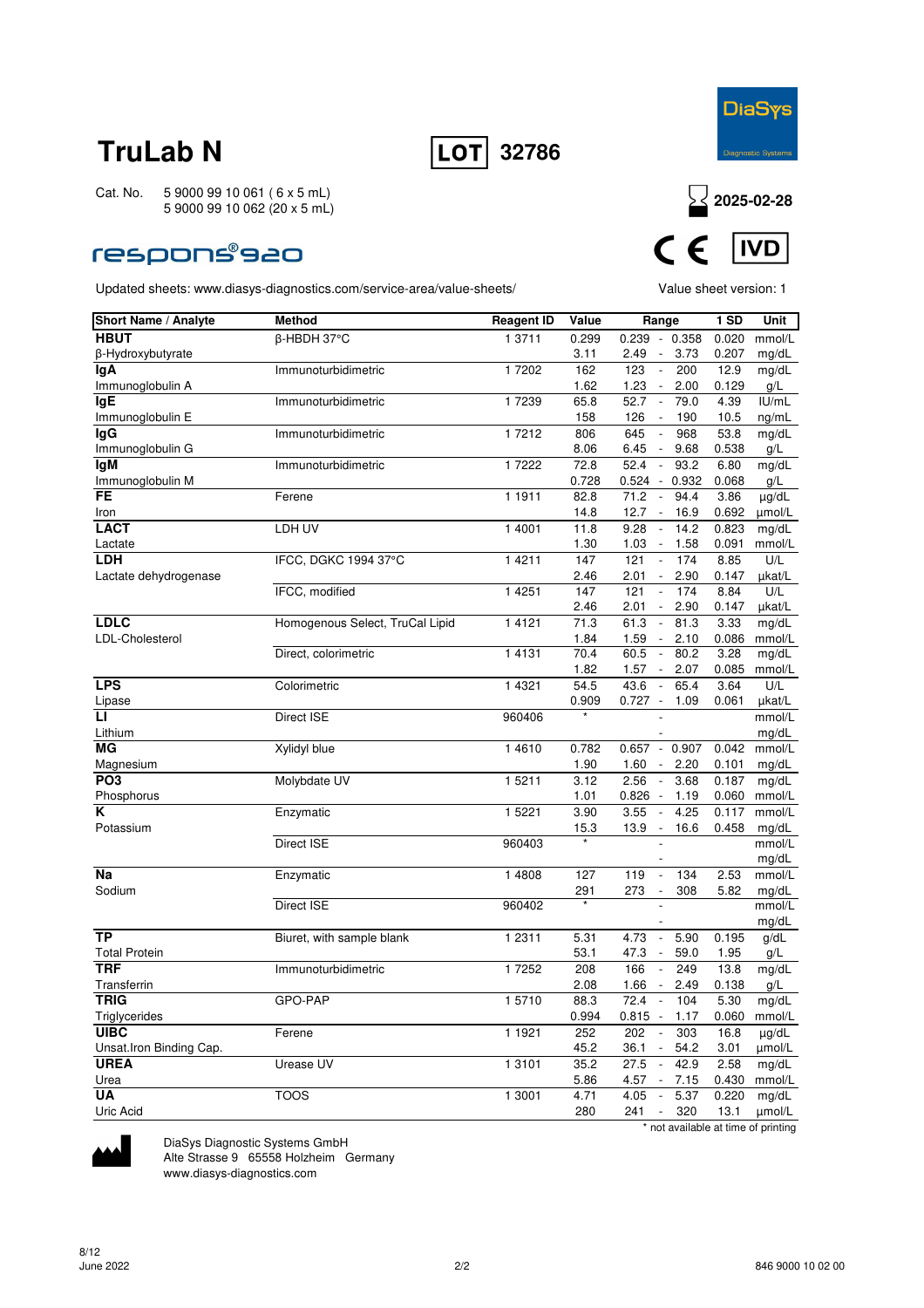



### **respons®940**



| <b>Short Name / Analyte</b> | <b>Method</b>                       | <b>Reagent ID</b> | Value         | Range                                                            | <b>1 SD</b>   | Unit              |
|-----------------------------|-------------------------------------|-------------------|---------------|------------------------------------------------------------------|---------------|-------------------|
| <b>ALB</b>                  | Bromcresol green                    | 1 0 2 2 0         | 3.46          | 2.67<br>4.26<br>$\overline{\phantom{a}}$                         | 0.266         | g/dL              |
| Albumin                     |                                     |                   | 34.6          | 42.6<br>26.7<br>$\overline{\phantom{a}}$                         | 2.66          | g/L               |
| <b>AP</b>                   | IFCC 37°C                           | 1 0441            | 75.0          | 56.3<br>$\mathcal{L}$<br>93.8                                    | 6.25          | U/L               |
| Alkaline phosphatase        |                                     |                   | 1.25          | $0.938 -$<br>1.56                                                | 0.104         | µkat/L            |
| <b>ALT/GPT</b>              | IFCC, with pyridoxal phosphate 37°C | $12701 +$         | 51.4          | 39.6<br>63.3<br>$\overline{\phantom{a}}$                         | 3.94          | U/L               |
| Alanine aminotransferase    |                                     | 25010             | 0.857         | 0.660<br>$\overline{\phantom{a}}$<br>1.05                        | 0.066         | µkat/L            |
|                             | without pyridoxal phosphate 37°C    | 1 2701            | 52.2          | 40.2<br>64.2<br>$\overline{\phantom{a}}$                         | 4.00          | U/L               |
| <b>AST/GOT</b>              | IFCC, with pyridoxal phosphate 37°C | $12601 +$         | 0.871<br>42.6 | $0.670 -$<br>1.07<br>32.8<br>52.4<br>$\mathcal{L}_{\mathcal{A}}$ | 0.067<br>3.27 | µkat/L<br>U/L     |
| Aspartate aminotransferase  |                                     | 2 5010            | 0.710         | $0.547 - 0.874$                                                  | 0.054         | µkat/L            |
|                             | without pyridoxal phosphate 37°C    | 1 2601            | 42.9          | 52.8<br>33.1<br>$\overline{\phantom{a}}$                         | 3.29          | U/L               |
|                             |                                     |                   | 0.715         | 0.551<br>$-0.880$                                                | 0.055         | µkat/L            |
| AMY                         | EPS G-7                             | 1 0 5 0 1         | 69.6          | 55.7<br>83.5<br>$\overline{\phantom{a}}$                         | 4.64          | U/L               |
| Amylase                     |                                     |                   | 1.16          | 0.928<br>1.39<br>$\overline{\phantom{a}}$                        | 0.077         | µkat/L            |
| <b>PAMY</b>                 | EPS G-7                             | 1 0551            | 27.1          | 32.6<br>21.7<br>$\overline{\phantom{a}}$                         | 1.81          | U/L               |
| Pancreatic amylase          |                                     |                   | 0.452         | $0.362 - 0.543$                                                  | 0.030         | µkat/L            |
| APOA1                       | Immunoturbidimetric                 | 1 7102            | 116           | 93.1<br>140<br>$\overline{\phantom{a}}$                          | 7.76          | mg/dL             |
| Apolipoprotein A1           |                                     |                   | 1.16          | 0.931<br>1.40<br>$\overline{\phantom{a}}$                        | 0.078         | g/L               |
| <b>APOB</b>                 | Immunoturbidimetric                 | 1 7112            | 65.6          | 52.5<br>78.8<br>$\sim$                                           | 4.38          | mg/dL             |
| Apolipoprotein B            |                                     |                   | 0.656         | $0.525 - 0.788$                                                  | 0.044         | g/L               |
| <b>DBIL</b>                 | <b>DCA</b>                          | 1 0 8 2 1         | 0.895         | $0.662 -$<br>1.13                                                | 0.078         | mg/dL             |
| Direct Bilirubin            |                                     |                   | 15.3          | 11.3<br>19.3<br>$\overline{\phantom{a}}$                         | 1.33          | µmol/L            |
| <b>TBIL</b>                 | <b>DCA</b>                          | 1 0811            | 1.66          | 1.23<br>2.09<br>$\Box$                                           | 0.144         | mg/dL             |
| <b>Total Bilirubin</b>      |                                     |                   | 28.4          | 35.8<br>21.0<br>$\overline{\phantom{a}}$                         | 2.46          | umol/L            |
| CA                          | Phosphonazo                         | 1 1 1 8 1         | 2.13          | 1.89<br>2.36<br>$\overline{\phantom{a}}$                         | 0.078         | mmol/L            |
| Calcium                     |                                     |                   | 8.53          | 7.59<br>9.47<br>$\sim$                                           | 0.313         | mg/dL             |
| <b>CL</b>                   | Colorimetric                        | 1 1 2 2 1         | 108           | 97.9<br>117                                                      | 3.23          | mmol/L            |
| Chloride                    | Direct ISE                          | 960405            | 382           | 347<br>$\overline{\phantom{a}}$<br>416                           | 11.4          | $mg/dL$<br>mmol/L |
|                             |                                     |                   |               |                                                                  |               | mg/dL             |
| <b>CHOL</b>                 | CHOD-PAP                            | 1 1300            | 137           | 118<br>156<br>$\overline{\phantom{a}}$                           | 6.39          | mg/dL             |
| Cholesterol                 |                                     |                   | 3.54          | 3.05<br>4.04<br>$\overline{\phantom{a}}$                         | 0.165         | mmol/L            |
| <b>CHE</b>                  | Butyrylthiocholin                   | 1 1401            | 5481          | 4495<br>6468<br>$\overline{\phantom{a}}$                         | 329           | U/L               |
| Cholinesterase              |                                     |                   | 91.4          | 74.9<br>108<br>$\overline{\phantom{a}}$                          | 5.48          | µkat/L            |
| <b>CK</b>                   | DGKC, IFCC 37°C                     | 1 1 6 0 1         | 158           | 126<br>189<br>$\mathbb{Z}$                                       | 10.5          | U/L               |
| Creatine kinase             |                                     |                   | 2.63          | 2.10<br>3.15<br>$\sim$                                           | 0.175         | µkat/L            |
| <b>CKMB</b>                 | mAK, Immunological method, 37°C     | 1 1 6 4 1         | 35.7          | 28.6<br>42.9<br>$\overline{\phantom{a}}$                         | 2.38          | U/L               |
| Creatine kinase             |                                     |                   | 0.596         | 0.477<br>0.715<br>$\sim$                                         | 0.040         | µkat/L            |
| <b>CREA</b>                 | Jaffé, without compensation         | 1 1 7 1 1         | 1.36          | 1.06<br>$\overline{\phantom{a}}$<br>1.66                         | 0.100         | mg/dL             |
| Creatinine                  |                                     |                   | 120           | 93.6<br>146<br>$\overline{\phantom{a}}$                          | 8.80          | µmol/L            |
|                             | Jaffé, with compensation            | 1 1711            | 1.24          | 1.52<br>0.969<br>$\overline{\phantom{a}}$                        | 0.091         | mg/dL             |
|                             |                                     |                   | 110           | 85.7<br>134<br>$\blacksquare$                                    | 8.06          | µmol/L            |
|                             | Enzymatic PAP                       | 1 1759            | 1.21          | $0.946 -$<br>1.48                                                | 0.089         | mg/dL             |
| <b>GGT</b>                  |                                     |                   | 107           | 83.6<br>131<br>$\sim$                                            | 7.86          | µmol/L            |
| y-Glutamyltransferase       | IFCC, DGKC 1994 37°C                | 1 2 8 0 1         | 29.9<br>0.499 | 36.5<br>$23.4 -$<br>$0.389 - 0.609$                              | 2.20<br>0.037 | U/L<br>µkat/L     |
| <b>GLUC</b>                 | GOD-PAP                             | 1 2500            | 99.8          | 83.8<br>116<br>$\overline{\phantom{a}}$                          | 5.32          | mg/dL             |
| Glucose                     |                                     |                   | 5.54          | 4.65<br>$\overline{\phantom{a}}$<br>6.42                         | 0.295         | mmol/L            |
|                             | HK/G6P-DH                           | 1 2511            | 97.5          | 81.9<br>113<br>$\overline{\phantom{a}}$                          | 5.20          | mg/dL             |
|                             |                                     |                   | 5.41          | 4.55<br>6.28                                                     | 0.289         | mmol/L            |
| <b>HDLC</b>                 | Immunoinhibition                    | 1 3 5 2 1         | 40.4          | $\sim$<br>34.7<br>46.0                                           | 1.88          | mg/dL             |
| <b>HDL-Cholesterol</b>      |                                     |                   | 1.04          | 0.897 -<br>1.19                                                  | 0.049         | mmol/L            |
|                             | Direct, colorimetric                | 1 3561            | 43.5          | $37.4 -$<br>49.6                                                 | 2.03          | mg/dL             |
|                             |                                     |                   | 1.13          | $0.968 -$<br>1.28                                                | 0.053         | mmol/L            |
|                             |                                     |                   |               |                                                                  |               |                   |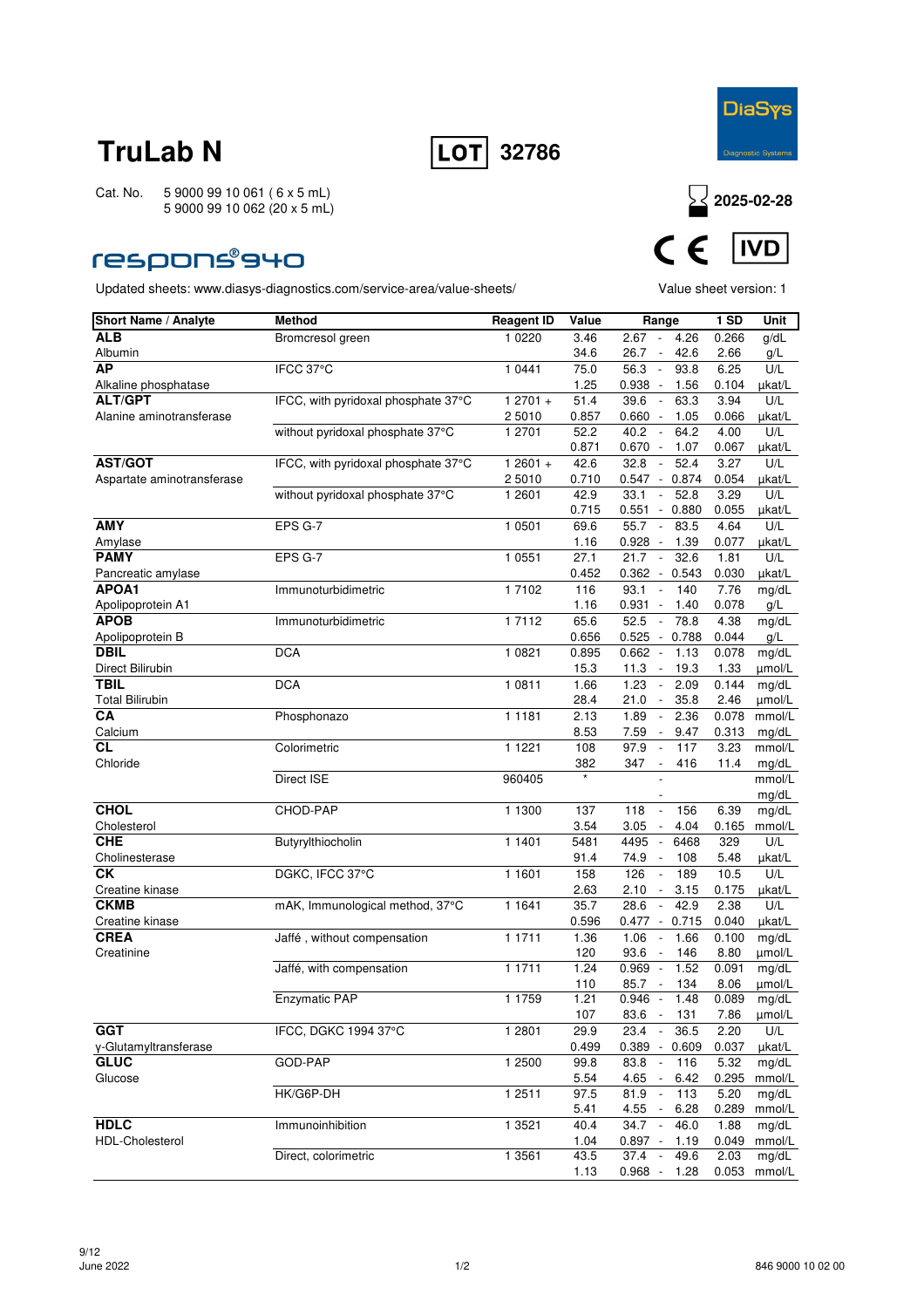



### **respons®940**

Updated sheets: www.diasys-diagnostics.com/service-area/value-sheets/ Value sheet version: 1



| Short Name / Analyte    | <b>Method</b>                   | <b>Reagent ID</b> | Value       | Range                                                                              | <b>1 SD</b>    | Unit            |
|-------------------------|---------------------------------|-------------------|-------------|------------------------------------------------------------------------------------|----------------|-----------------|
| <b>HBUT</b>             | β-HBDH 37°C                     | 1 3711            | 0.299       | $0.239 - 0.358$                                                                    | 0.020          | mmol/L          |
| β-Hydroxybutyrate       |                                 |                   | 3.11        | 3.73<br>2.49<br>$\overline{\phantom{a}}$                                           | 0.207          | mg/dL           |
| lgA                     | Immunoturbidimetric             | 17202             | 162         | 123<br>$\sim$<br>200                                                               | 12.9           | mg/dL           |
| Immunoglobulin A        |                                 |                   | 1.62        | 1.23<br>2.00<br>$\overline{\phantom{a}}$                                           | 0.129          | g/L             |
| <b>IgE</b>              | Immunoturbidimetric             | 1 7239            | 65.8        | 52.7<br>79.0<br>$\overline{\phantom{a}}$                                           | 4.39           | IU/mL           |
| Immunoglobulin E        |                                 |                   | 158         | 126<br>$\Box$<br>190                                                               | 10.5           | ng/mL           |
| lgG                     | Immunoturbidimetric             | 17212             | 806         | 645<br>$\overline{\phantom{a}}$<br>968                                             | 53.8           | mg/dL           |
| Immunoglobulin G        |                                 |                   | 8.06        | 6.45<br>9.68<br>$\overline{\phantom{a}}$                                           | 0.538          | g/L             |
| <b>IgM</b>              | Immunoturbidimetric             | 17222             | 72.8        | 52.4<br>93.2<br>$\sim$                                                             | 6.80           | mg/dL           |
| Immunoglobulin M        |                                 |                   | 0.728       | $0.524 - 0.932$                                                                    | 0.068          | g/L             |
| FE                      | Ferene                          | 1 1911            | 82.8        | 71.2<br>$\overline{\phantom{a}}$<br>94.4                                           | 3.86           | µg/dL           |
| Iron                    |                                 |                   | 14.8        | 12.7<br>16.9<br>$\sim$                                                             | 0.692<br>0.823 | umol/L          |
| <b>LACT</b>             | LDH UV                          | 1 4001            | 11.8        | 9.28<br>$\overline{\phantom{a}}$<br>14.2                                           |                | mg/dL           |
| Lactate                 |                                 |                   | 1.30        | 1.03<br>1.58<br>$\sim$                                                             | 0.091          | mmol/L          |
| <b>LDH</b>              | IFCC, DGKC 1994 37°C            | 1 4 2 1 1         | 147<br>2.46 | 121<br>174<br>$\overline{\phantom{a}}$<br>2.01<br>2.90<br>$\overline{\phantom{a}}$ | 8.85<br>0.147  | U/L             |
| Lactate dehydrogenase   | IFCC, modified                  | 1 4 2 5 1         | 147         | 121<br>174                                                                         | 8.84           | µkat/L<br>U/L   |
|                         |                                 |                   | 2.46        | 2.01<br>2.90<br>$\overline{\phantom{a}}$                                           | 0.147          | µkat/L          |
| <b>LDLC</b>             | Homogenous Select, TruCal Lipid | 1 4 1 2 1         | 71.3        | 61.3<br>81.3<br>$\overline{\phantom{a}}$                                           | 3.33           | mg/dL           |
| LDL-Cholesterol         |                                 |                   | 1.84        | 2.10<br>1.59<br>$\overline{\phantom{a}}$                                           | 0.086          | mmol/L          |
|                         | Direct, colorimetric            | 14131             | 70.4        | 60.5<br>80.2<br>$\overline{\phantom{a}}$                                           | 3.28           | mg/dL           |
|                         |                                 |                   | 1.82        | 1.57<br>2.07<br>$\overline{\phantom{a}}$                                           | 0.085          | mmol/L          |
| <b>LPS</b>              | Colorimetric                    | 1 4 3 2 1         | 54.5        | 43.6<br>$\sim$<br>65.4                                                             | 3.64           | U/L             |
| Lipase                  |                                 |                   | 0.909       | $0.727 -$<br>1.09                                                                  | 0.061          | µkat/L          |
| п                       | Direct ISE                      | 960406            | $\star$     |                                                                                    |                | mmol/L          |
| Lithium                 |                                 |                   |             |                                                                                    |                | mg/dL           |
| МG                      | Xylidyl blue                    | 1 4 6 1 0         | 0.782       | $0.657 - 0.907$                                                                    | 0.042          | mmol/L          |
| Magnesium               |                                 |                   | 1.90        | 2.20<br>1.60<br>$\overline{\phantom{a}}$                                           | 0.101          | mg/dL           |
| PO <sub>3</sub>         | Molybdate UV                    | 1 5211            | 3.12        | 2.56<br>3.68<br>$\overline{\phantom{a}}$                                           | 0.187          | mg/dL           |
| Phosphorus              |                                 |                   | 1.01        | $0.826 -$<br>1.19                                                                  | 0.060          | mmol/L          |
| Κ                       | Enzymatic                       | 1 5221            | 3.90        | 3.55<br>4.25<br>$\blacksquare$                                                     | 0.117          | mmol/L          |
| Potassium               |                                 |                   | 15.3        | 13.9<br>16.6<br>$\overline{\phantom{a}}$                                           | 0.458          | mg/dL           |
|                         | Direct ISE                      | 960403            |             |                                                                                    |                | mmol/L          |
|                         |                                 |                   |             |                                                                                    |                | mg/dL           |
| Na                      | Enzymatic                       | 1 4808            | 127         | 119<br>134<br>$\overline{\phantom{a}}$                                             | 2.53           | mmol/L          |
| Sodium                  | Direct ISE                      | 960402            | 291         | 273<br>308<br>$\overline{\phantom{a}}$                                             | 5.82           | mg/dL<br>mmol/L |
|                         |                                 |                   |             |                                                                                    |                | mg/dL           |
| <b>TP</b>               | Biuret, with sample blank       | 1 2 3 1 1         | 5.31        | 4.73<br>5.90<br>$\overline{\phantom{a}}$                                           | 0.195          | g/dL            |
| <b>Total Protein</b>    |                                 |                   | 53.1        | 47.3<br>$\overline{\phantom{a}}$<br>59.0                                           | 1.95           | g/L             |
| <b>TRF</b>              | Immunoturbidimetric             | 1 7252            | 208         | 166<br>249<br>$\overline{\phantom{a}}$                                             | 13.8           | mg/dL           |
| Transferrin             |                                 |                   | 2.08        | 1.66<br>2.49<br>$\overline{\phantom{a}}$                                           | 0.138          | g/L             |
| <b>TRIG</b>             | GPO-PAP                         | 15710             | 88.3        | 72.4<br>104                                                                        | 5.30           | mg/dL           |
| Triglycerides           |                                 |                   | 0.994       | $0.815 - 1.17$                                                                     | 0.060          | $mmol/L$        |
| <b>UIBC</b>             | Ferene                          | 1 1921            | 252         | 202<br>$\overline{\phantom{a}}$<br>303                                             | 16.8           | $\mu$ g/dL      |
| Unsat.Iron Binding Cap. |                                 |                   | 45.2        | 36.1<br>$\mathbb{Z}^2$<br>54.2                                                     | 3.01           | µmol/L          |
| <b>UREA</b>             | Urease UV                       | 1 3 1 0 1         | 35.2        | $\overline{27.5}$ -<br>42.9                                                        | 2.58           | mg/dL           |
| Urea                    |                                 |                   | 5.86        | 4.57<br>7.15<br>$\sim$                                                             | 0.430          | mmol/L          |
| <b>UA</b>               | <b>TOOS</b>                     | 1 3001            | 4.71        | 4.05<br>5.37<br>$\mathcal{L}_{\mathcal{A}}$                                        | 0.220          | mg/dL           |
| Uric Acid               |                                 |                   | 280         | 241 -<br>320                                                                       | 13.1           | umol/L          |
|                         |                                 |                   |             | * not available at time of printing                                                |                |                 |



DiaSys Diagnostic Systems GmbH Alte Strasse 9 65558 Holzheim Germany

www.diasys-diagnostics.com

June 2022 2/2 846 9000 10 02 00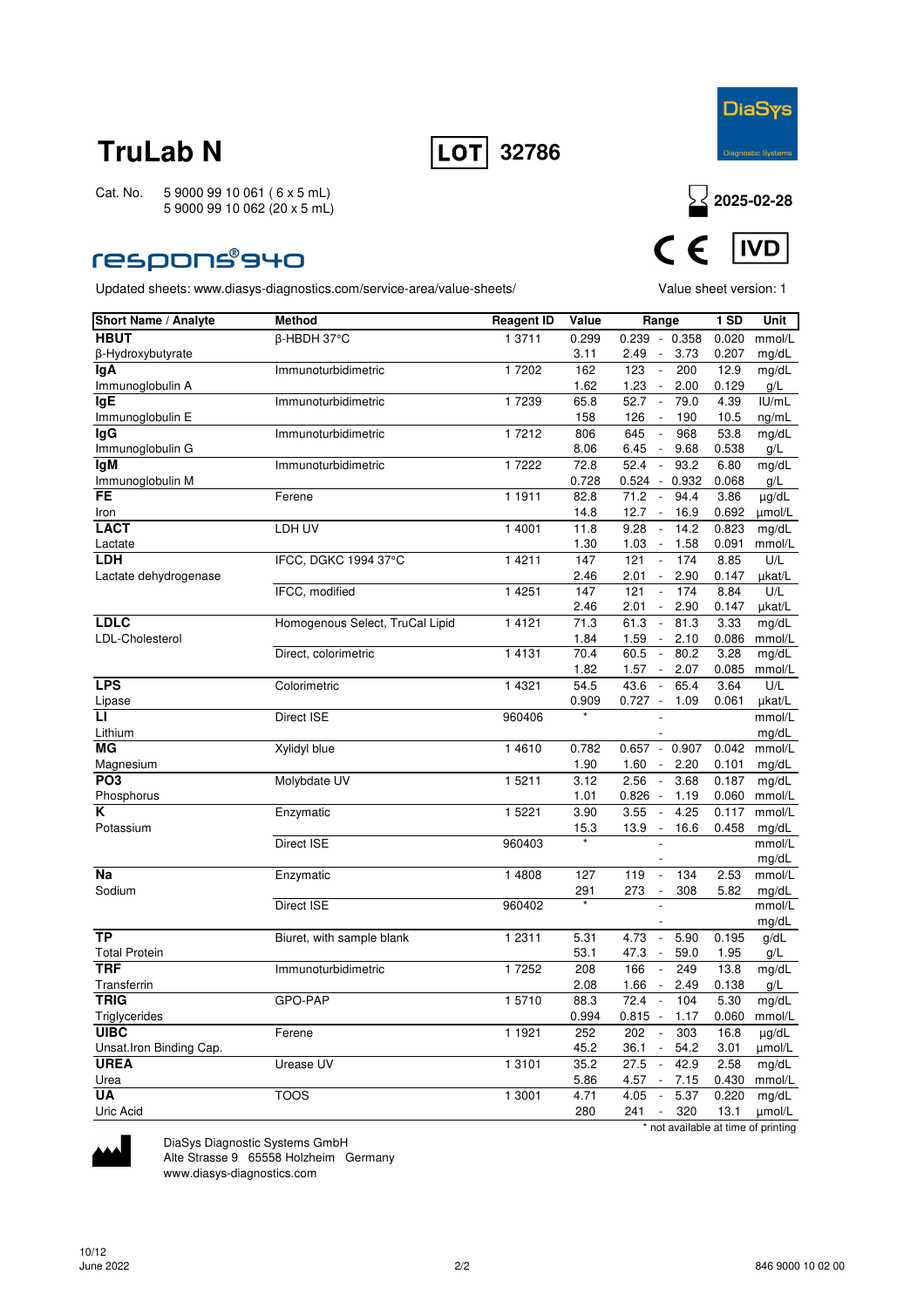

Cat. No. 5 9000 99 10 061 ( 6 x 5 mL) 5 9000 99 10 062 (20 x 5 mL)

# **BioMajesty®**





| <b>Short Name / Analyte</b> | <b>Method</b>                       | <b>Reagent ID</b> | Value | Range                                         | 1 SD  | Unit   |
|-----------------------------|-------------------------------------|-------------------|-------|-----------------------------------------------|-------|--------|
| <b>ALB</b>                  | Bromcresol green                    | 10220             | 3.46  | 2.67<br>4.26<br>$\overline{\phantom{a}}$      | 0.266 | g/dL   |
| Albumin                     |                                     |                   | 34.6  | 42.6<br>26.7<br>$\overline{\phantom{a}}$      | 2.66  | g/L    |
| <b>AP</b>                   | IFCC 37°C                           | 1 0 4 4 1         | 75.0  | 56.3<br>93.8<br>$\Box$                        | 6.25  | U/L    |
| Alkaline phosphatase        |                                     |                   | 1.25  | $0.938 -$<br>1.56                             | 0.104 | µkat/L |
| <b>ALT/GPT</b>              | IFCC, with pyridoxal phosphate 37°C | $12701 +$         | 51.4  | 39.6<br>$\sim$<br>63.3                        | 3.94  | U/L    |
| Alanine aminotransferase    |                                     | 25010             | 0.857 | 0.660<br>1.05<br>$\overline{\phantom{a}}$     | 0.066 | µkat/L |
|                             | without pyridoxal phosphate 37°C    | 1 2701            | 52.2  | 40.2<br>64.2<br>$\blacksquare$                | 4.00  | U/L    |
|                             |                                     |                   | 0.871 | 0.670<br>$\sim$<br>1.07                       | 0.067 | µkat/L |
| <b>AST/GOT</b>              | IFCC, with pyridoxal phosphate 37°C | $12601 +$         | 42.6  | 32.8<br>52.4<br>$\overline{\phantom{a}}$      | 3.27  | U/L    |
| Aspartate aminotransferase  |                                     | 25010             | 0.710 | $0.547 -$<br>0.874                            | 0.054 | µkat/L |
|                             | without pyridoxal phosphate 37°C    | 1 2601            | 42.9  | 33.1<br>52.8<br>$\blacksquare$                | 3.29  | U/L    |
|                             |                                     |                   | 0.715 | 0.551<br>$\mathcal{L}_{\mathcal{A}}$<br>0.880 | 0.055 | µkat/L |
| <b>AMY</b>                  | EPS G-7                             | 1 0 5 0 1         | 69.6  | 55.7<br>83.5<br>$\overline{\phantom{a}}$      | 4.64  | U/L    |
| Amylase                     |                                     |                   | 1.16  | 0.928<br>$\Box$<br>1.39                       | 0.077 | µkat/L |
| <b>PAMY</b>                 | EPS G-7                             | 1 0 5 5 1         | 27.1  | 21.7<br>32.6<br>$\overline{\phantom{a}}$      | 1.81  | U/L    |
| Pancreatic amylase          |                                     |                   | 0.452 | 0.362<br>0.543<br>$\overline{\phantom{a}}$    | 0.030 | µkat/L |
| APOA1                       | Immunoturbidimetric                 | 17102             | 116   | 93.1<br>$\Box$<br>140                         | 7.76  | mg/dL  |
| Apolipoprotein A1           |                                     |                   | 1.16  | 0.931<br>1.40<br>$\overline{\phantom{a}}$     | 0.078 | g/L    |
| <b>APOB</b>                 | Immunoturbidimetric                 | 17112             | 65.6  | 52.5<br>78.8<br>$\overline{\phantom{a}}$      | 4.38  | mg/dL  |
| Apolipoprotein B            |                                     |                   | 0.656 | $0.525 -$<br>0.788                            | 0.044 | g/L    |
| <b>DBIL</b>                 | <b>DCA</b>                          | 1 0 8 2 1         | 0.895 | 0.662<br>1.13<br>$\blacksquare$               | 0.078 | mg/dL  |
| Direct Bilirubin            |                                     |                   | 15.3  | 11.3<br>19.3<br>$\overline{\phantom{a}}$      | 1.33  | umol/L |
| <b>TBIL</b>                 | <b>DCA</b>                          | 1 0811            | 1.66  | 1.23<br>2.09<br>$\overline{\phantom{a}}$      | 0.144 | mg/dL  |
| <b>Total Bilirubin</b>      |                                     |                   | 28.4  | 35.8<br>21.0<br>$\overline{\phantom{a}}$      | 2.46  | umol/L |
| CA                          | Phosphonazo                         | 1 1 1 8 1         | 2.13  | 1.89<br>2.36<br>$\overline{\phantom{a}}$      | 0.078 | mmol/L |
| Calcium                     |                                     |                   | 8.53  | 7.59<br>9.47<br>$\overline{\phantom{a}}$      | 0.313 | mg/dL  |
| СL                          | Indirect ISE                        | 980132            | 104   | 94.4<br>113<br>$\blacksquare$                 | 3.11  | mmol/L |
| Chloride                    |                                     |                   | 368   | 335<br>401<br>$\overline{\phantom{a}}$        | 11.0  | mg/dL  |
| <b>CHOL</b>                 | CHOD-PAP                            | 1 1300            | 137   | 118<br>156<br>$\overline{\phantom{a}}$        | 6.39  | mg/dL  |
| Cholesterol                 |                                     |                   | 3.54  | 3.05<br>4.04<br>$\overline{\phantom{a}}$      | 0.165 | mmol/L |
| <b>CHE</b>                  | Butyrylthiocholin                   | 1 1401            | 5481  | 4495<br>$\Box$<br>6468                        | 329   | U/L    |
| Cholinesterase              |                                     |                   | 91.4  | 74.9<br>108<br>$\overline{\phantom{a}}$       | 5.48  | µkat/L |
| <b>CK</b>                   | DGKC, IFCC 37°C                     | 1 1 6 0 1         | 158   | 126<br>189<br>$\overline{\phantom{a}}$        | 10.5  | U/L    |
| Creatine kinase             |                                     |                   | 2.63  | 3.15<br>2.10<br>$\overline{\phantom{a}}$      | 0.175 | µkat/L |
| <b>CKMB</b>                 | mAK, Immunological method, 37°C     | 1 1 6 4 1         | 35.7  | 42.9<br>28.6<br>$\overline{\phantom{a}}$      | 2.38  | U/L    |
| Creatine kinase             |                                     |                   | 0.596 | 0.477<br>0.715<br>$\sim$                      | 0.040 | ukat/L |
| <b>CREA</b>                 | Jaffé, without compensation         | 1 1711            | 1.36  | 1.06<br>1.66<br>$\blacksquare$                | 0.100 | mg/dL  |
| Creatinine                  |                                     |                   | 120   | 93.6<br>$\blacksquare$<br>146                 | 8.80  | µmol/L |
|                             | Jaffé, with compensation            | 1 1711            | 1.24  | 0.969<br>1.52<br>$\overline{\phantom{a}}$     | 0.091 | mg/dL  |
|                             |                                     |                   | 110   | 85.7<br>$\overline{\phantom{a}}$<br>134       | 8.06  | µmol/L |
|                             | Enzymatic PAP                       | 1 1759            | 1.21  | 0.946<br>1.48<br>$\overline{\phantom{a}}$     | 0.089 | mg/dL  |
|                             |                                     |                   | 107   | 83.6<br>131<br>$\overline{\phantom{a}}$       | 7.86  | µmol/L |
| <b>GGT</b>                  | IFCC, DGKC 1994 37°C                | 1 2 8 0 1         | 29.9  | 23.4<br>$\overline{\phantom{a}}$<br>36.5      | 2.20  | U/L    |
| y-Glutamyltransferase       |                                     |                   | 0.499 | 0.389<br>0.609<br>$\overline{\phantom{a}}$    | 0.037 | µkat/L |
| <b>GLUC</b>                 | HK/G6P-DH                           | 1 2511            | 97.5  | 81.9<br>113<br>$\sim$                         | 5.20  | mg/dL  |
| Glucose                     |                                     |                   | 5.41  | 4.55<br>6.28<br>$\sim$                        | 0.289 | mmol/L |